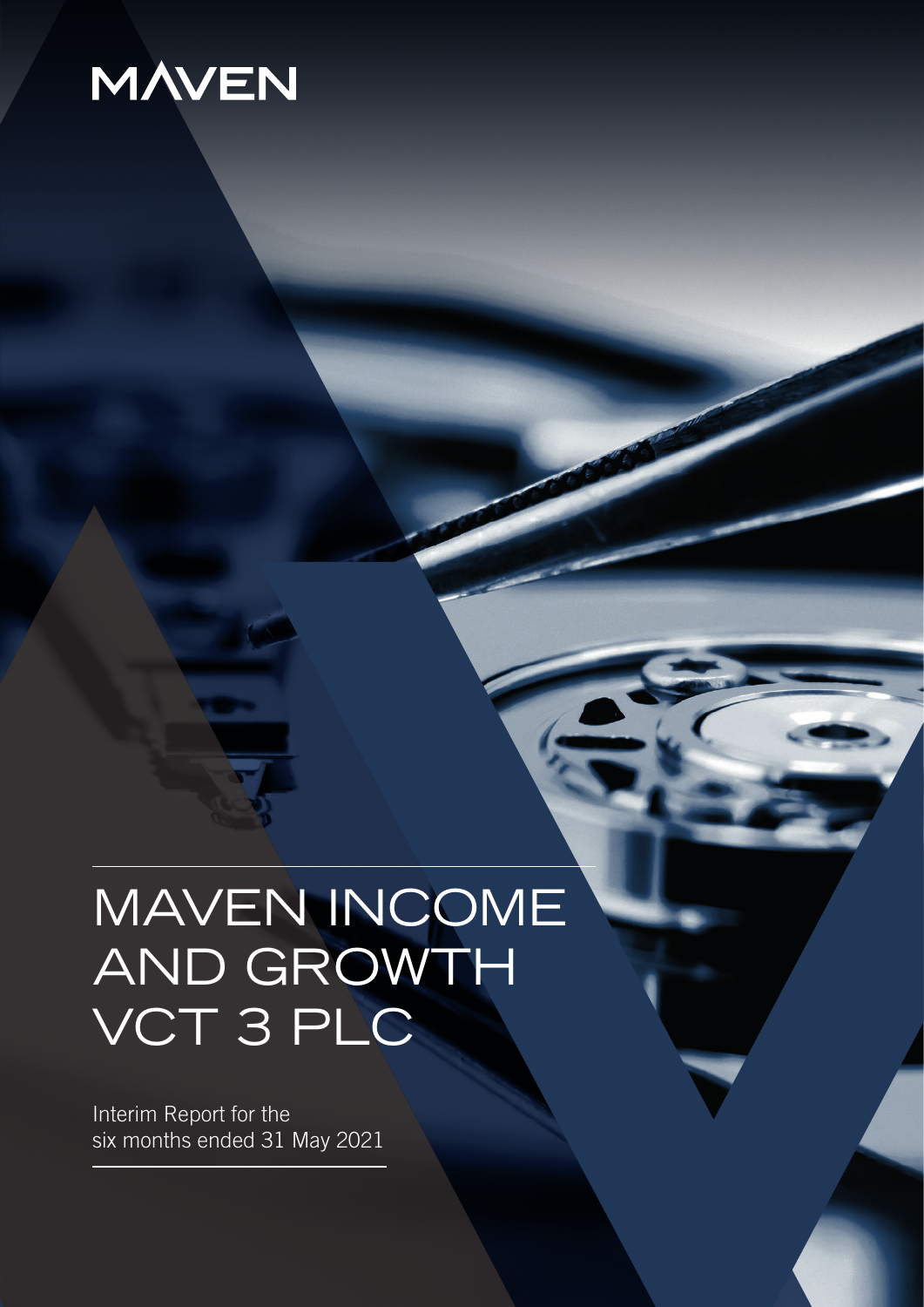# CORPORATE SUMMARY

#### **The Company**

Maven Income and Growth VCT 3 PLC (the Company) is a public limited company limited by shares. It was incorporated in England and Wales on 7 September 2001 with company registration number 04283350. Its registered office is at Fifth Floor, 1-2 Royal Exchange Buildings, London EC3V 3LF.

The Company is a venture capital trust (VCT) and its shares are listed on the premium segment of the Official List and traded on the main market of the London Stock Exchange.

#### **Management**

The Company is a small registered, internally managed alternative investment fund under the Alternative Investment Fund Managers Directive (AIFMD).

#### **Investment Objective**

The Company aims to achieve long-term capital appreciation and generate income for Shareholders.

#### **Continuation Date**

The Articles of Association (Articles) require the Directors to put a proposal for the continuation of the Company, in its then form, to Shareholders at the Company's Annual General Meeting (AGM) to be held in 2027 or, if later, at the AGM following the fifth anniversary of the latest allotment of new shares.

#### **Share Dealing**

Shares in the Company can be purchased and sold in the market through a stockbroker. For qualifying investors buying shares on the open market:

- dividends are free of income tax;
- no capital gains tax is payable on a disposal of shares:
- there is no minimum holding period;
- the value of shares, and income from them, can fall as well as rise;
- tax regulations and rates of tax may be subject to change;
- VCTs tend to be invested in smaller, unlisted companies with a higher risk profile; and
- the market for VCT shares can be illiquid.

The Broker to the Company is Shore Capital Stockbrokers Limited (020 7647 8132).



#### **Recommendation of Non-mainstream Investment Products**

The Company currently conducts its affairs so that the shares issued by it can be recommended by financial advisers to ordinary retail investors in accordance with the rules of the Financial Conduct Authority (FCA) in relation to non-mainstream investment products, and intends to do so for the foreseeable future. The Company's shares are excluded from the FCA's restrictions that apply to non-mainstream investment products because they are shares in a venture capital trust and the returns to investors are predominantly based on investments in private companies or publicly quoted securities.

#### **Unsolicited Offers for Shares (Boiler Room Scams)**

Shareholders in a number of UK registered companies have received unsolicited calls from organisations, usually based overseas or using false UK addresses or phone lines routed abroad, offering to buy shares at prices much higher than their current market values or to sell non-tradeable, overpriced, high risk or even non-existent securities. Whilst the callers may sound credible and professional, Shareholders should be aware that their intentions are often fraudulent and high pressure sales techniques may be applied, often involving a request for an indemnity or a payment to be provided in advance.

If you receive such a call, you should exercise caution and, based on advice from the FCA, the following precautions are suggested:

- obtain the name of the individual or organisation calling;
- check the FCA register to confirm if the caller is authorised;
- call back using the details on the FCA register to verify the caller's identity;
- discontinue the call if you are in any doubt about the intentions of the caller, or if calls persist; and
- report any individual or organisation that makes unsolicited calls with an offer to buy or sell shares to the FCA and the City of London Police.

#### **Useful contact details:**

Action Fraud

Telephone: 0300 123 2040

Website: www.actionfraud.police.uk

FCA

Telephone: 0800 111 6768 (freephone)

Website: www.fca.org.uk/scamsmart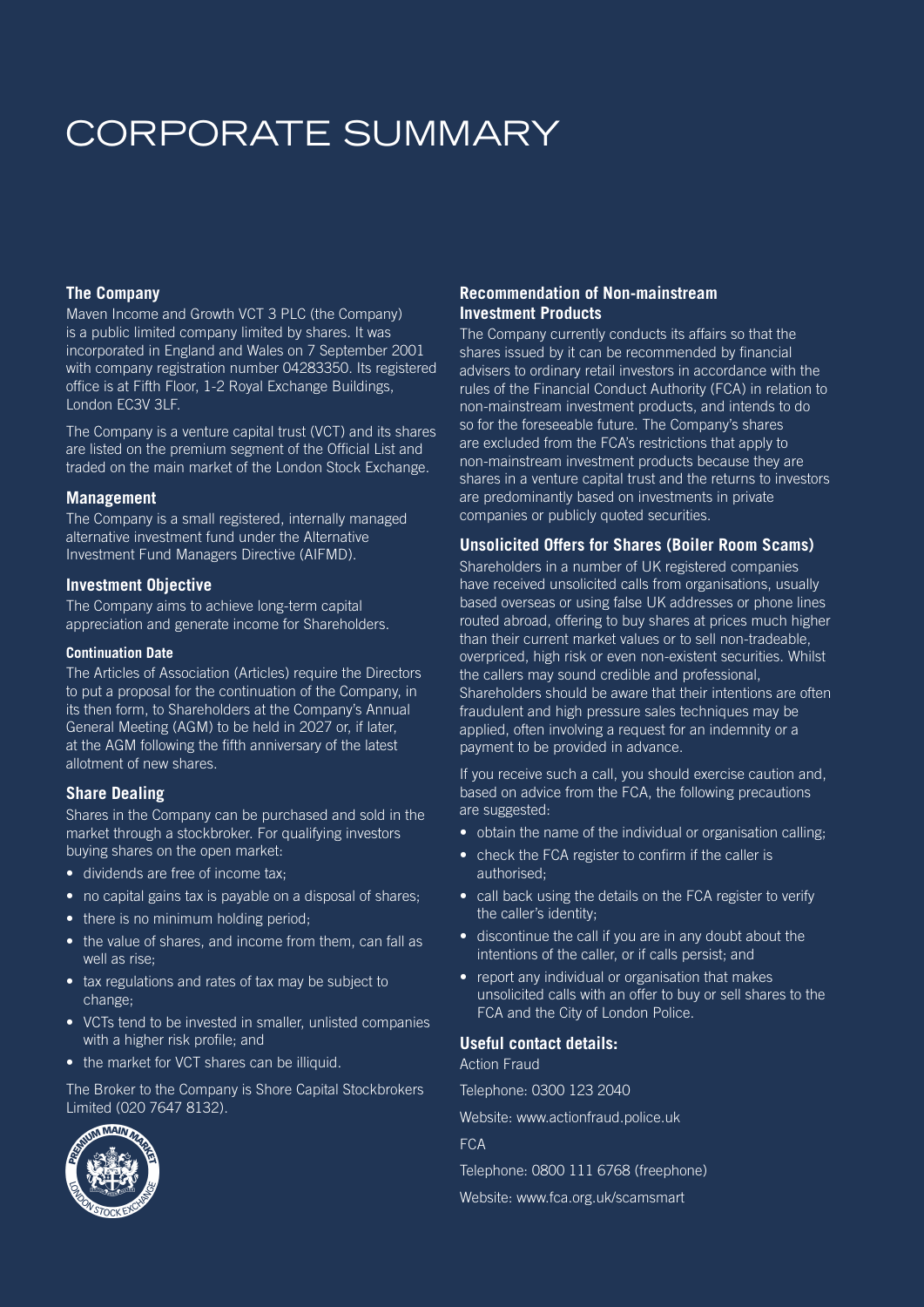# **CONTENTS**

#### **Interim Management Report**

| <b>Financial Highlights</b>               | $\overline{4}$ |  |  |
|-------------------------------------------|----------------|--|--|
| Interim Review                            | 7              |  |  |
| Investment Portfolio Summary              | 16             |  |  |
| Analysis of Unlisted and Quoted Portfolio | 20             |  |  |
| <b>Financial Statements</b>               |                |  |  |
| Income Statement                          | 22             |  |  |
| Statement of Changes in Equity            | 23             |  |  |
| <b>Balance Sheet</b>                      | 24             |  |  |
| Cash Flow Statement                       | 25             |  |  |
| Notes to the Financial Statements         | 26             |  |  |
| <b>General Information</b>                |                |  |  |
| Directors' Responsibility Statement       | 27             |  |  |
| Glossary                                  | 28             |  |  |
| Your Notes                                | 29             |  |  |
| Contact Information                       | 31             |  |  |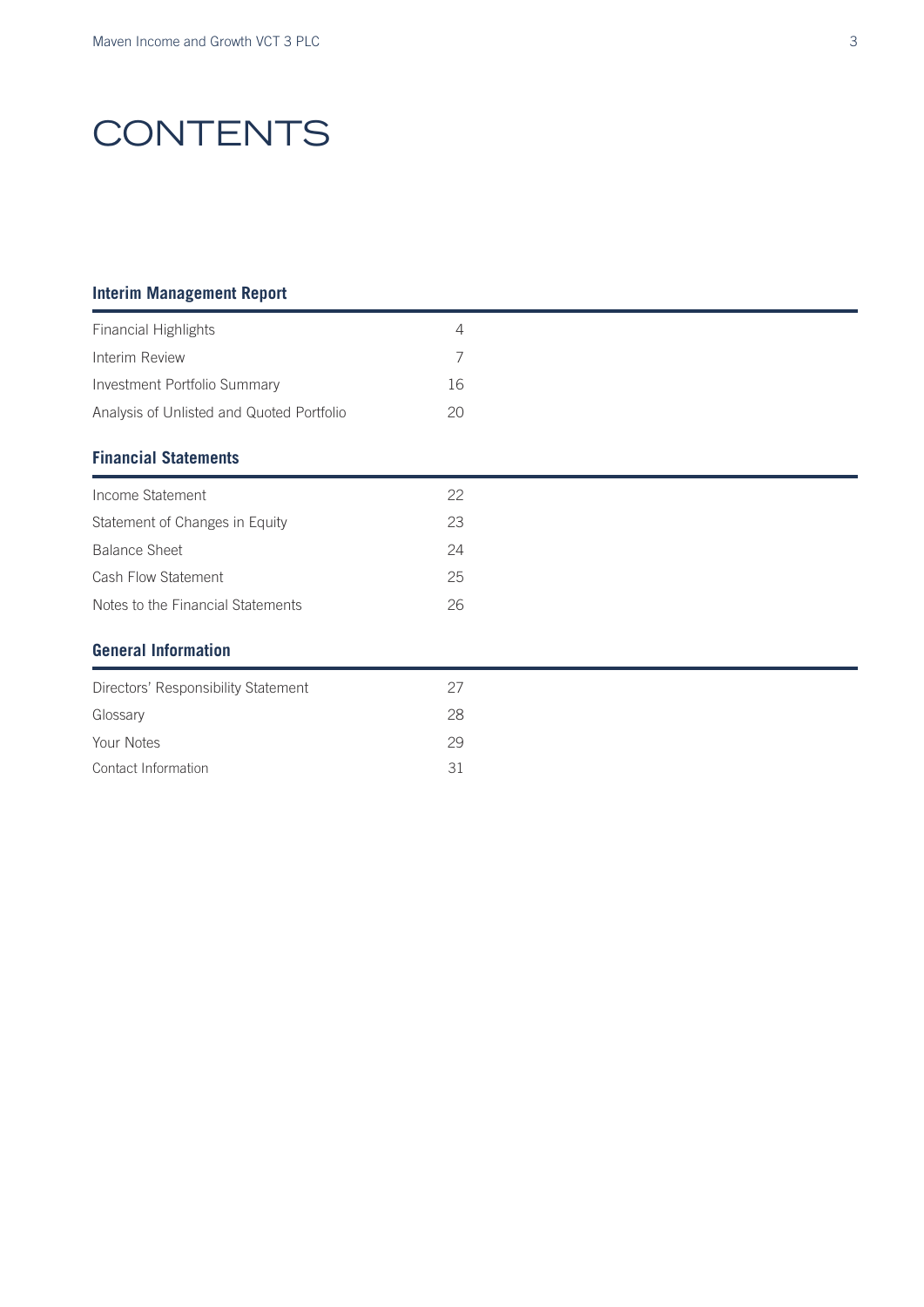### FINANCIAL HIGHLIGHTS

**As at 31 May 2021**

**Net asset value (NAV)** 

£48.16m

**Interim dividend**  per Ordinary Share

1.25p

**NAV**  per Ordinary Share

60.76p

**Dividends paid to date\*** per Ordinary Share

89.17p

**NAV total return <sup>1</sup> \*** per Ordinary Share

149.93p



#### **NAV Total Return Performance** NAV Total Return Performance

*The above chart shows the NAV total return per Ordinary Share as at the end of November in each year, except in 2021 which is at 31 May 2021. Dividends that have been declared but not yet paid are included in the NAV at the Balance Sheet date.*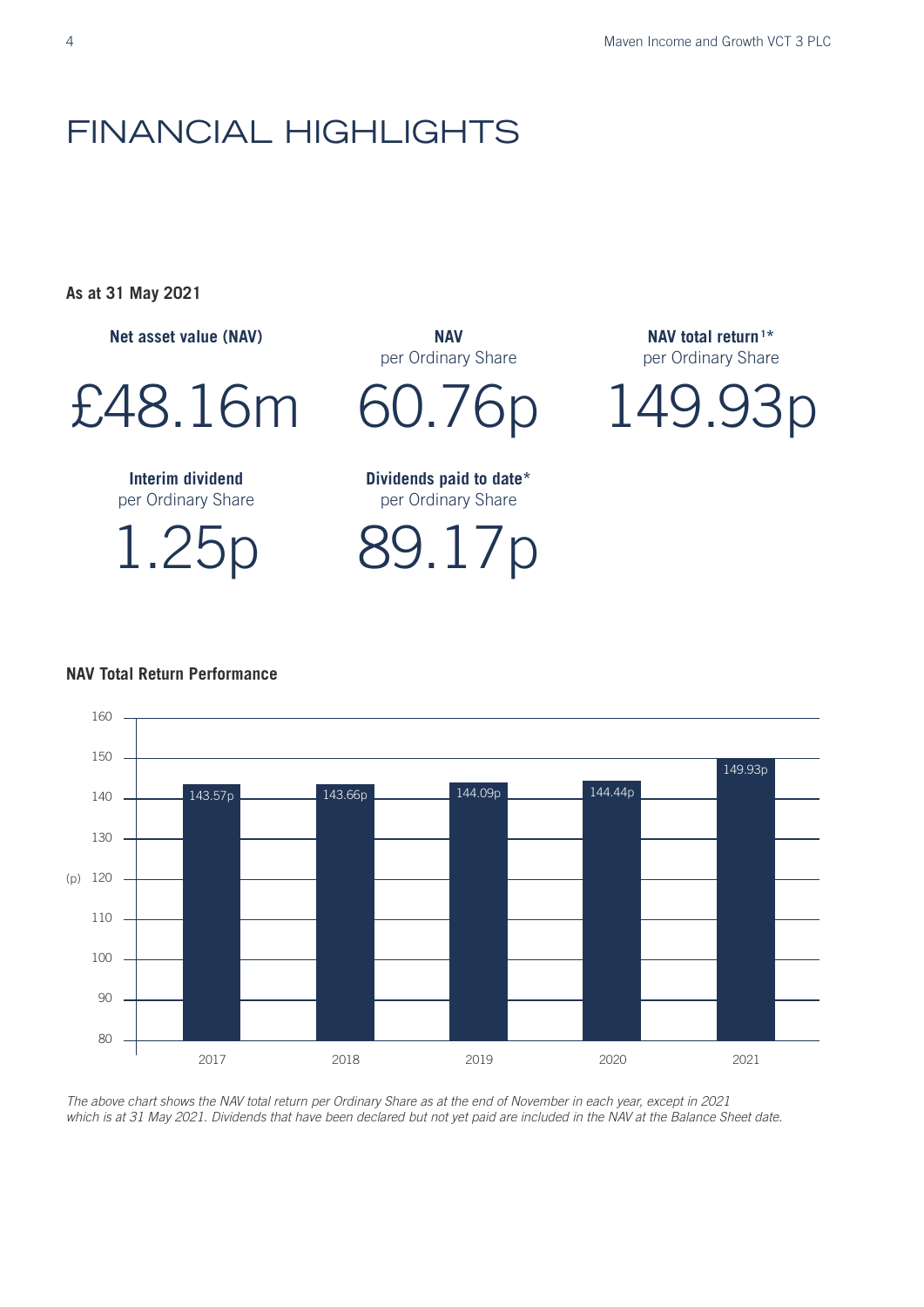#### **Financial History**

|                                                   | 31 May<br>2021     | <b>30 November</b><br>2020 | 31 May<br>2020 |
|---------------------------------------------------|--------------------|----------------------------|----------------|
| <b>NAV</b>                                        | £48,156,000        | £44,819,000                | £42,886,000    |
| NAV per Ordinary Share                            | 60.76 <sub>p</sub> | 56.27 <sub>p</sub>         | 54.74p         |
| Dividends paid per Ordinary Share to date*        | 89.17 <sub>p</sub> | 88.17 <sub>p</sub>         | 86.17p         |
| NAV total return per Ordinary Share <sup>1*</sup> | 149.93p            | 144.44p                    | 140.91p        |
| Share price <sup>2</sup>                          | 55.00 <sub>p</sub> | 50.00 <sub>p</sub>         | 50.00p         |
| Discount to NAV*                                  | 9.48%              | 11.14%                     | 8.66%          |
| Ordinary Shares in issue                          | 79,259,613         | 79,653,579                 | 78,337,478     |

*1 Sum of current NAV per Ordinary Share and dividends paid per Ordinary Share to date (excluding initial tax relief). 2 Closing mid-market share price (Source: IRESS).*

*\*Definitions of these Alternative Performance Measures (APMs) can be found in the Glossary on page 28.*

#### **Dividends**

| <b>Year ended 30 November</b>                       | Payment date      | Interim/final  | Payment (p) | Annual payment (p) |
|-----------------------------------------------------|-------------------|----------------|-------------|--------------------|
| $2003 - 2016$                                       |                   |                | 56.70       |                    |
| 2017                                                | 14 July 2017      | First interim  | 2.71        |                    |
|                                                     | 15 September 2017 | Second interim | 5.14        |                    |
|                                                     | 30 November 2017  | Third interim  | 6.67        | 14.52              |
| 2018                                                | 13 April 2018     | First interim  | 5.70        |                    |
|                                                     | 22 June 2018      | Second interim | 5.25        | 10.95              |
| 2019                                                | 30 August 2019    | Interim        | 2.00        |                    |
|                                                     | 17 April 2020     | Final          | 2.00        | 4.00               |
| 2020                                                | 28 August 2020    | Interim        | 2.00        |                    |
|                                                     | 16 April 2021     | Final          | 1.00        | 3.00               |
| Total dividends paid since inception                |                   |                | 89.17       |                    |
| 2021                                                | 10 September 2021 | Interim        | 1.25        |                    |
| Total dividends paid or declared<br>since inception |                   |                | 90.42       |                    |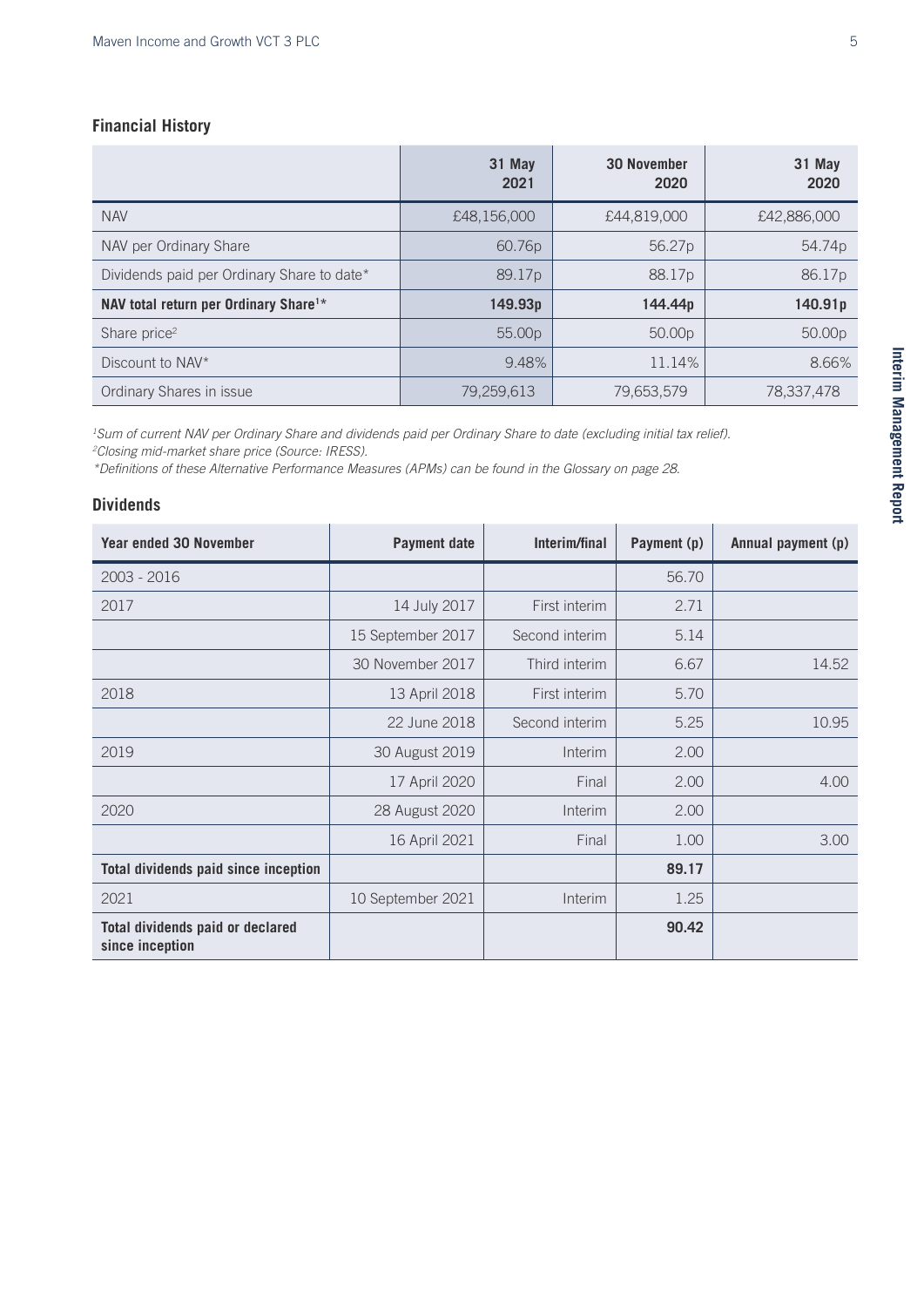### **Summary of Investment Changes**

For the six months ended 31 May 2021

|                              | £'000  | <b>Valuation</b><br><b>30 November 2020</b><br>$\%$ | Net investment/<br>(disinvestment)<br>£'000 | Appreciation/<br>(depreciation)<br>£'000 | £'000  | <b>Valuation</b><br>31 May 2021<br>% |
|------------------------------|--------|-----------------------------------------------------|---------------------------------------------|------------------------------------------|--------|--------------------------------------|
| <b>Unlisted investments</b>  |        |                                                     |                                             |                                          |        |                                      |
| Equities                     | 20,329 | 45.4                                                | 715                                         | 3,299                                    | 24,343 | 50.6                                 |
| Loan stock                   | 8,381  | 18.7                                                | (179)                                       | 143                                      | 8,345  | 17.3                                 |
|                              | 28,710 | 64.1                                                | 536                                         | 3,442                                    | 32,688 | 67.9                                 |
| <b>AIM/AQSE investments*</b> |        |                                                     |                                             |                                          |        |                                      |
| Equities                     | 2,991  | 6.7                                                 | (114)                                       | 1,652                                    | 4,529  | 9.4                                  |
|                              |        |                                                     |                                             |                                          |        |                                      |
| <b>Listed investments</b>    |        |                                                     |                                             |                                          |        |                                      |
| Investment trusts            | 2,528  | 5.6                                                 | $\overline{\phantom{a}}$                    | 394                                      | 2,922  | 6.1                                  |
| <b>Total investments</b>     | 34,229 | 76.4                                                | 422                                         | 5,488                                    | 40,139 | 83.4                                 |
|                              |        |                                                     |                                             |                                          |        |                                      |
| Other net assets             | 10,590 | 23.6                                                | $\qquad \qquad -$                           | (2, 573)                                 | 8,017  | 16.6                                 |
|                              |        |                                                     |                                             |                                          |        |                                      |
| <b>Net assets</b>            | 44,819 | 100.0                                               | 422                                         | 2,915                                    | 48,156 | 100.0                                |

*\*Shares traded on the Alternative Investment Market (AIM) or the Aquis Stock Exchange (AQSE).*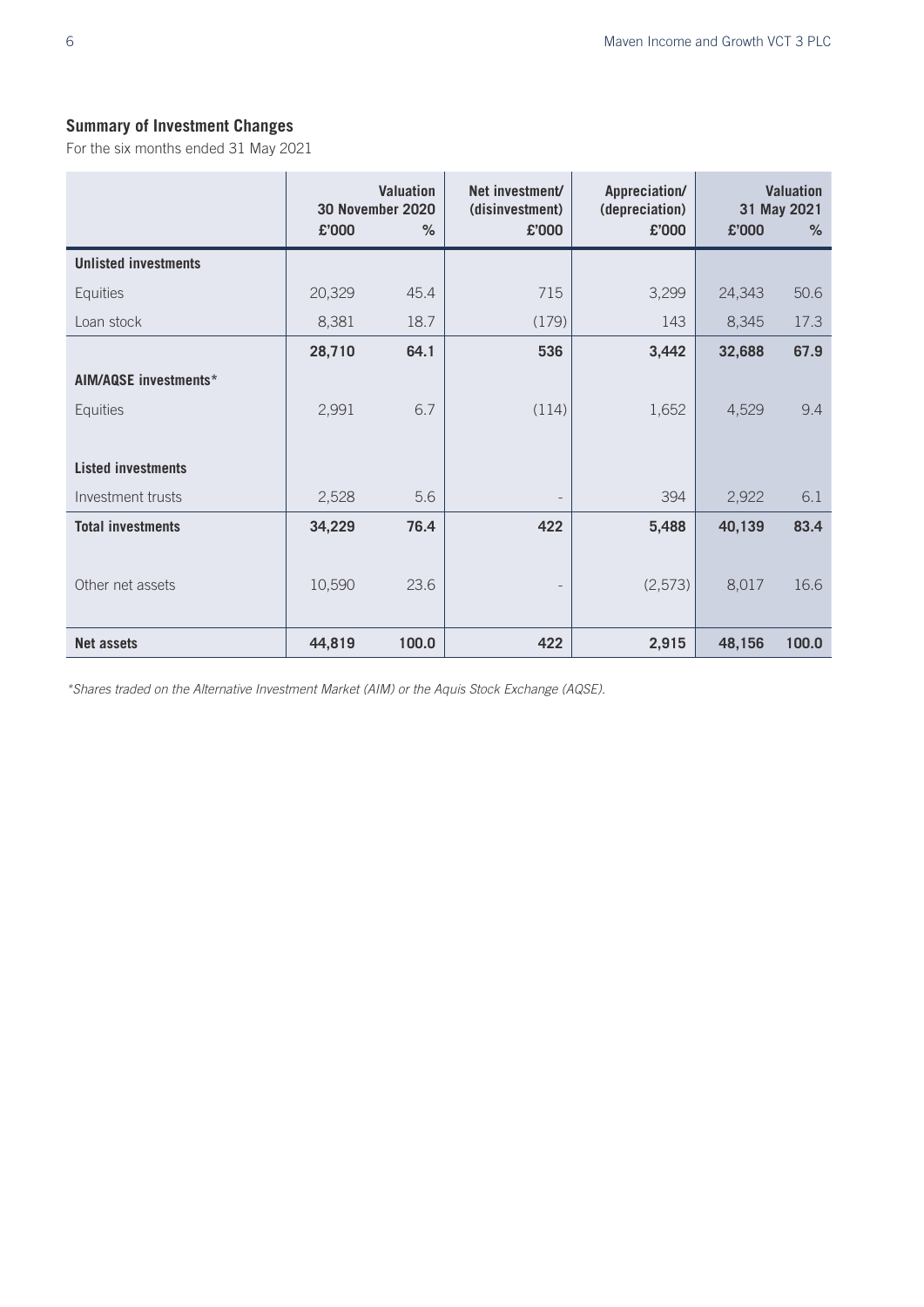### INTERIM REVIEW

### **HIGHLIGHTS**

NAV total return at 31 May 2021 of 149.93p per share

NAV at 31 May 2021 of 60.76p per share

Interim dividend of 1.25p per share declared

Continued progress in the construction of a large and diversified portfolio through the addition of four new VCT qualifying private company holdings, with a further two investments completed after the period end

Three new VCT qualifying AIM quoted investments added to the portfolio

Offer for Subscription to be launched in early September

#### **Overview**

**The reporting period has continued to be dominated by the COVID-19 pandemic, as the second wave of infection hit the UK in the Autumn resulting in the reintroduction of protective measures and a further nationwide lockdown. It is, however, encouraging to report that, despite the challenging market conditions, your Company has continued to make positive progress and is reporting a 3.8% increase in NAV total return to 149.93p per share. This good performance reflects the increasing strength and diversity of the investee portfolio, where many private companies have continued to make measurable commercial progress. The AIM quoted portfolio also recorded an uplift in value, reflecting positive trading updates and share price appreciation across the portfolio. Shortly after the period end, your Company completed its first IPO of a private investee company with the successful flotation on AIM of GENinCode, which has delivered a significant uplift in value only one year after your Company first invested. Following several years of active investment, your Company now has exposure to a broad range of carefully selected growth businesses that operate in dynamic market segments such as biotech, cyber security, data analytics, fintech and healthcare. The Manager believes many of these companies will, over time, become attractive to a wide range of potential buyers, that may be willing to pay a strategic premium at exit.** 

Despite the ongoing challenges in the wider economy, it is encouraging to report on the progress that has been achieved during the first half of the financial year. Whilst maintaining a cautious approach to new investment, your Company added seven new VCT qualifying holdings to the portfolio, deploying £1.67 million of investor capital. Maven's regional office network and strong presence in the key corporate finance territories continues to provide access to a wide range of potential opportunities, which enables the Manager to maintain a highly selective approach to new investment. The Manager will maintain this cautious stance and retains a preference for investing in companies that operate in sectors with defensive characteristics, and limited direct consumer exposure, or those that offer a disruptive technology or approach, which is capable of scalable growth. Where possible, the Manager will continue to invest alongside another VCT house or partner as a means of mitigating risk. This is particularly relevant when further funding rounds are anticipated as it enables the Manager to continue to support an investee company without building a disproportionately large holding. Investments will also continue to be structured in progressive tranches, with funding released subject to the achievement of specific milestones. This ensures that both the Manager and investee management team are aligned in terms of growth expectations and strategic development.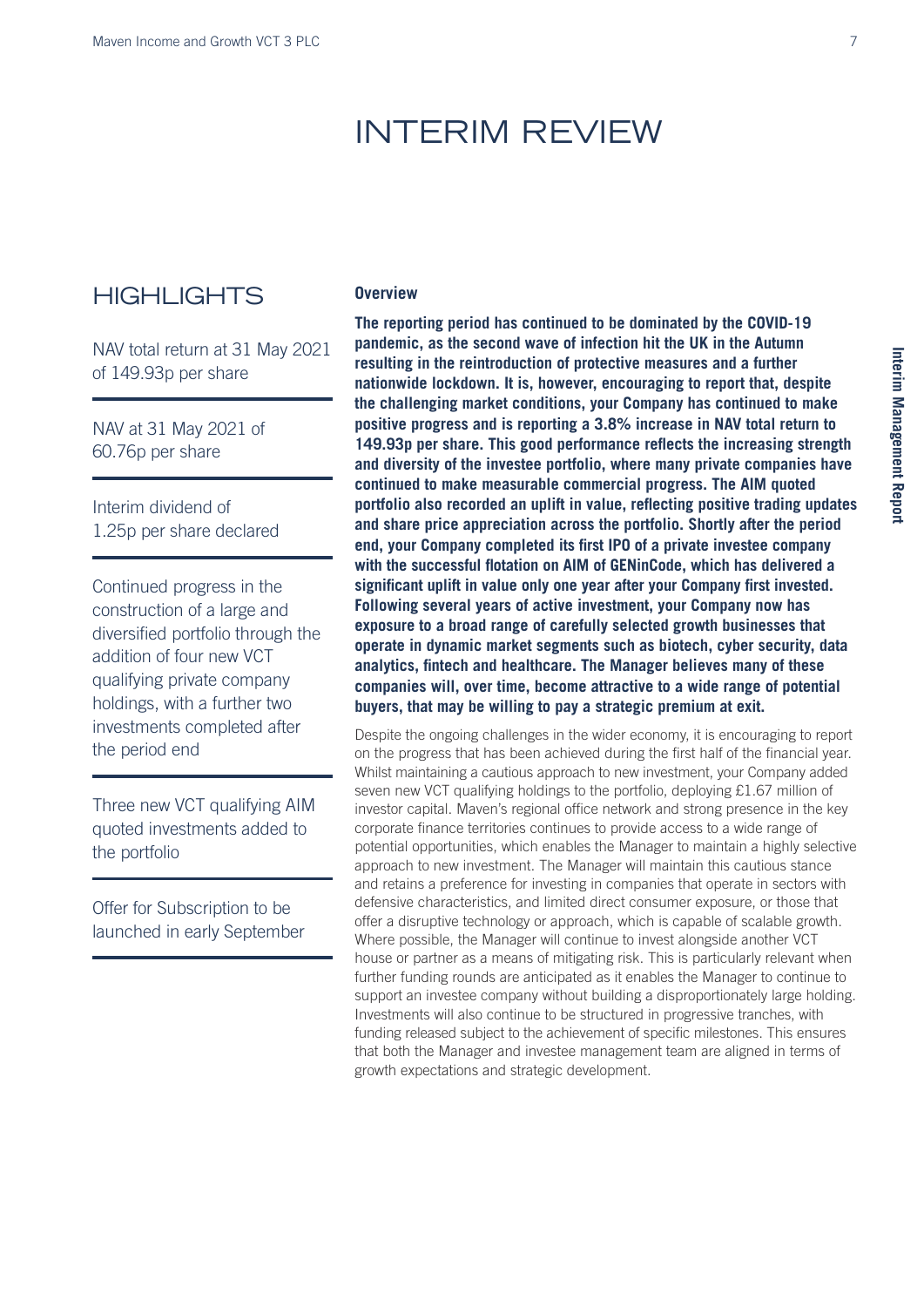Over the past few years, the Manager has been carefully transitioning the portfolio to one focused on early stage growth companies and whilst many holdings are still relatively early in their stage of development, the Manager is generally encouraged by the progress that is being achieved. Across the portfolio, companies are reporting the achievement of milestones, as set out at the time of original investment, and growth in recurring revenues, through the securing of new customers or contracts. This demonstrates that the investment approach adopted by the Manager is starting to yield results and the objective for the second half of the year is to continue to grow and further diversify the portfolio.

Whilst the Manager is optimistic in the future potential of the portfolio, it is important to note that it may take time for some of these investee companies to achieve scale and for full value to be optimised. The timing of exits is difficult to predict, and this is particularly relevant for young companies, as those that gain early commercial traction may attract interest from a strategic acquirer, whereas others may need to raise further capital over an extended period of time, in order to develop to their full potential before a formal exit process can be initiated. Throughout the period of investment, Maven maintains an active relationship with each investee management team and is closely involved during an exit process, or when an unsolicited approach is received. This market knowledge helps to ensure that Shareholder returns are maximised.

Since the implementation of the first nationwide lockdown in March 2020, the Manager has fully adhered to all Government and local guidelines in relation to COVID-19, and swiftly migrated its regional offices and administration hub to a remote working model. Your Company has maintained full operational capability throughout this period, with all third-party providers continuing to service your Company either remotely or from a COVID-secure office environment. In line with guidance, the Maven offices have now re-opened, and it is anticipated that the Maven team will commence a phased return to the regional offices once the restrictions are fully lifted, as the Manager values the importance of office based interaction and the benefits of collaborative working.

#### **Interim Dividend**

In respect of the year ending 30 November 2021, an interim dividend of 1.25p per Ordinary Share will be paid on 10 September 2021 to Shareholders on the register at 13 August 2021. Since the Company's launch, and after receipt of this latest dividend, 90.42p per share will have been distributed in tax free dividends. It should be noted that the payment of a dividend reduces the NAV of the Company by the total cost of the distribution.

#### **Dividend Policy**

As Shareholders will be aware from recent Annual and Interim Reports, decisions on distributions take into consideration a number of factors, including the availability of surplus revenue, the realisation of capital gains, the adequacy of distributable reserves and the VCT qualifying level, all of which are kept under close and regular review by the Board and the Manager.

Further to recent discussions between the Board and the Manager, and as announced in the 2020 Annual Report, it is your Board's intention, in respect of the current and future financial years, to seek to pay an annual dividend that provides Shareholders with a yield of up to 5% of the NAV per share, at the previous year end.

The Directors would like to remind Shareholders that, as the portfolio continues to expand and a greater proportion of holdings are invested in young companies, distributions will be more closely linked to realisation activity, whilst also reflecting the Company's requirement to maintain its VCT qualifying level. If larger distributions are required as a consequence of exits, this could result in a corresponding reduction in NAV per share. However, your Board considers this to be a tax efficient means of returning value to Shareholders, whilst ensuring ongoing compliance with the requirements of the VCT legislation.

#### **Dividend Investment Scheme (DIS)**

Your Company operates a DIS, through which Shareholders may elect to have their dividend payments utilised to subscribe for new Ordinary Shares issued by the Company under the standing authority requested from Shareholders at Annual General Meetings.

Shareholders who wish to participate in the DIS in respect of future dividends, including the interim dividend due to be paid on 10 September 2021, should ensure that a DIS mandate or CREST instruction, as appropriate, is received by the Registrar (Link Group) in advance of 27 August 2021, this being the next dividend election date. The mandate form, terms & conditions and full details of the scheme and tax considerations are available from the Company's website at **www.mavencp.com/migvct3**. Election to participate in the DIS can also be made through the Registrar's share portal at **www.signalshares.com**. Shares issued under the DIS should qualify for VCT tax relief applicable for the tax year in which they are allotted, subject to an individual Shareholder's particular circumstances. If a Shareholder is in any doubt about the merits of participating in the DIS, or their own tax status, they should seek advice from a suitably qualified adviser.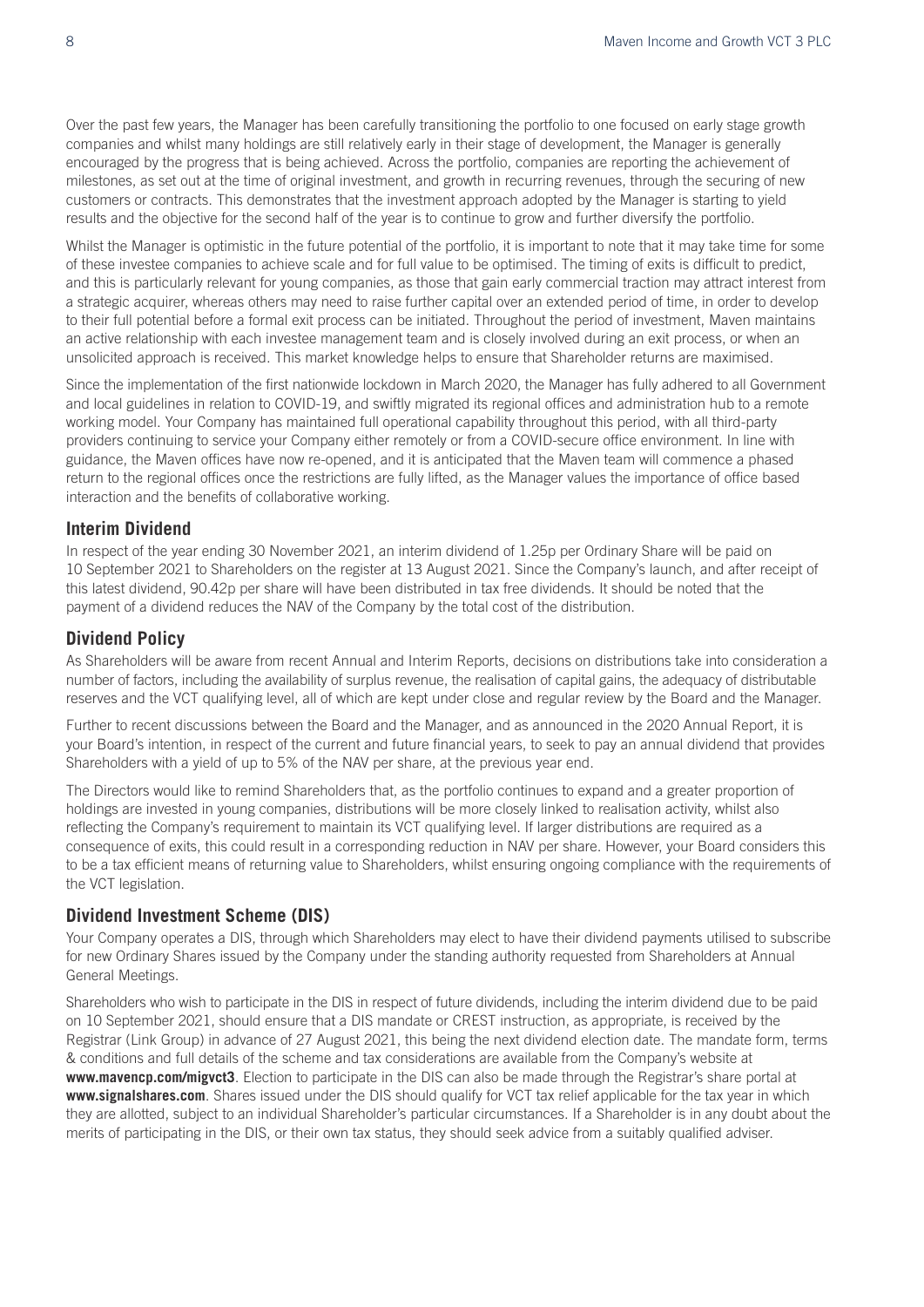#### **Joint Offers for Subscription**

On 16 June 2021, the Directors of your Company, alongside the Board of Maven Income and Growth VCT 4 PLC, were pleased to announce the intention to raise up to £20 million in aggregate (£10 million per company), by way of joint Offers for Subscription, with over-allotment facilities for up to a further £20 million in aggregate (£10 million per company). A Prospectus containing full details of the Offers is intended to be published during September 2021 and subscriptions will be accepted in respect of both the 2021/22 and 2022/23 tax years.

The Directors are confident that Maven's regional office network has the capacity and capability to continue to source attractive investment opportunities in VCT qualifying private and AIM quoted companies, and that the additional liquidity provided by the proposed fundraising will facilitate further expansion and development of the portfolio in line with the investment strategy. Furthermore, the funds raised will allow your Company to maintain its share buy-back policy, whilst also spreading costs over a wider asset base in line with the objective of maintaining a competitive total expense ratio for the benefit of all Shareholders.

#### **Portfolio Developments**

Despite the challenges presented by the pandemic, **Bright Network**, which has developed a media technology platform that enables leading employers to reach, identify and recruit high quality graduates and young professionals, has continued to make positive progress. In response to the first nationwide lockdown, Bright Network successfully pivoted its model from being focused on face-to-face interactions to one that could operate virtually. This allowed the business to continue to provide its range of graduate recruitment services, including events such as virtual careers fairs, where in-person events have been prohibited due to the restrictions on non-essential travel and mass gatherings. This transition has enabled the business to strengthen its market position, which means it is well placed to deliver future growth.

Throughout the period, e-commerce analytical software provider **e.fundamentals** continued to make progress and delivered further growth in annual recurring revenue (ARR). The business is focused on providing consumer brands with customer information to help them maximise their online listings and range of digital touchpoints used by shoppers, which has become increasingly important over the past year with the growing trend towards online shopping, particularly for grocery products. In recent months, e.fundamentals has secured a number of new high profile clients, including PepsiCo, which complements an existing client base that includes household names such as Dairy Crest, Kellogg's, Mars and Royal Canin. The business has a good pipeline of opportunities and the outlook for the remainder of 2021 is encouraging.

**Horizon Ceremonies** is trading to plan and, in April 2021, opened its second crematorium in Cannock, Staffordshire. The management team are working with local funeral directors and undertakers to increase awareness of the facility, its service offerings and Horizon's family orientated approach. Construction of the third crematorium, in the suburbs of Glasgow, is now well underway and the facility is expected to open in November 2021. Two further sites are now under option, with planning applications submitted. Trading at the original site in the Clyde Coast and Garnock Valley remains strong, and business practices will be replicated across the new facilities as they are opened. The medium-term strategic objective remains to build a portfolio of modern, technologically advanced crematoria that meet the highest environmental standards and offer the best possible service for families, and to sell the business to a trade acquirer when the growth plan has been achieved.

**Martel Instruments**, a manufacturer and supplier of custom-built compact printers, portable data loggers and display units to the medical, pharmaceutical and other testing and compliance markets, continues to trade well, buoyed by high demand from customers with exposure to the medical devices market. Martel's printers are used in clinical environments, and the COVID-19 pandemic has increased the requirement to print test results quickly, and often remotely, without the need for access to bulky hardware. Martel has a strong forward order book which indicates that the positive momentum will continue for the remainder of the year.

Whilst market conditions within the hospitality sector have remained challenging following the second nationwide lockdown, **QikServe** has continued to experience good growth. The Edinburgh based business has developed a patented self-service platform that enables customers to order and pay for refreshments, either at their table or remotely, without the need for personal contact or handling menus. Following the acquisition in 2019 of Preoday, a provider of order ahead, click & collect solutions, QikServe has been increasingly well positioned to benefit from the accelerated transition within the hospitality sector, resulting from the pandemic, to digital ordering systems. During the period, the business has expanded its client base and grown ARR, and it also has a strong pipeline of opportunities that should help to continue to deliver growth.

**Rockar** is a developer of a disruptive digital platform for buying new and used cars. During the period, it has continued to grow its online white label software solution, attracting attention from a number of car manufacturers and national dealership groups, that are keen to develop a digital alternative to replace or complement the traditional showroom model. Following the demerger of the retail business, Rockar is now exclusively focused on developing and expanding its technology platform. It is anticipated that there will be a progressive move towards digitising the retail car sales market, in line with the general trend across the retail economy, and Rockar is at the forefront of this technology.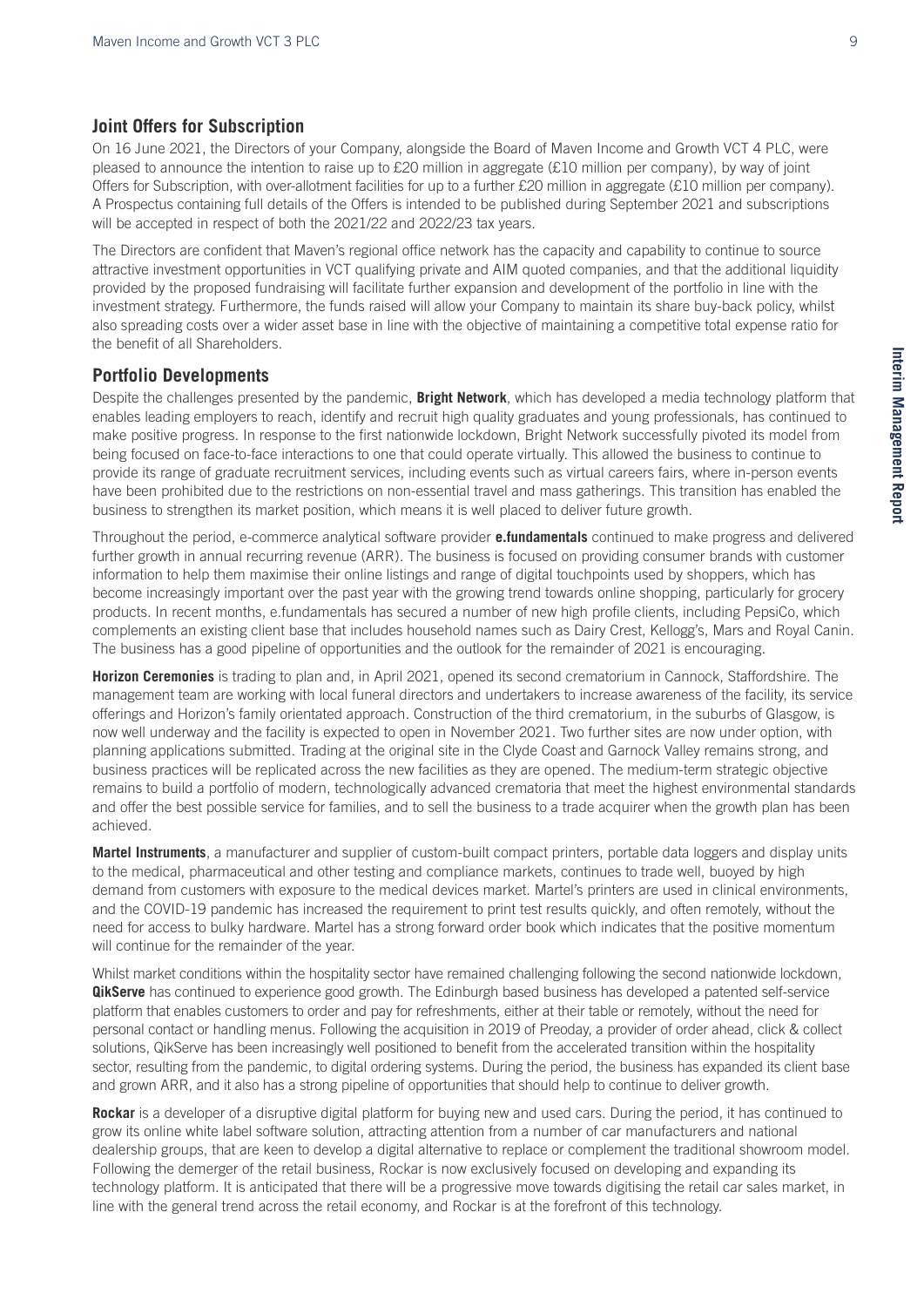In light of improved trading following the easing of lockdown restrictions, the protective provision that was taken at the start of the pandemic against the value of the holding in education safeguarding software provider **eSafe** was reversed. The reopening of schools and colleges for face-to-face learning, coupled with recent high profile child safeguarding cases, has highlighted the importance of having robust systems and protocols in place to protect children and young people, and eSafe's track record and reputation in this niche market has helped to deliver growth. During the period, an offer to acquire the business was received from Smoothwall, a private equity backed competitor. The sale completed shortly after the period end, generating a total return of 1.35 times cost over the life of the investment.

In response to the rapid change in operating conditions following the outbreak of COVID-19, **GradTouch** successfully pivoted to a digital model and recently completed a transformative acquisition, which adds significant scale and boosts its market presence. The enlarged business provides a strong platform for future growth that should be enhanced by the recovery in the wider market for graduate recruitment.

A small number of portfolio companies have failed to deliver their commercial objectives, largely as a result of the pandemic. Protective provisions have been taken against the value of holdings in: Lloyd's of London insurance brokering firm **Altra Consultants**, which is taking longer than expected to achieve necessary scale; online boiler supplier, installer and service provider **Boiler Plan** which, despite making good early progress, has experienced increased levels of competition in its market; and **DigitalBridge**, a developer of virtual design and visualisation software, which is taking longer than expected to secure commercial contracts.

Over recent years, the Manager has been progressively increasing your Company's exposure to AIM, as part of the wider growth and diversification strategy to complement the core private company holdings. Your Company now has a portfolio of over 20 attractive AIM quoted holdings, that operate across a variety of sectors including biotech, clean energy and medtech, where the Manager sees good long term growth prospects. During the period, the portfolio delivered a total gain of  $£1.65$  million, and now represents  $9.4\%$  of net assets. Whilst the majority of holdings achieved an uplift in value, there were several notable contributors to this performance. Drug discovery and development company **C4X Discovery** signed an exclusive worldwide licence agreement, worth up to €414 million, with multinational biopharmaceutical leader Sanofi, for an oral pre-clinical IL-17A inhibitor programme for the treatment of inflammatory diseases. **MaxCyte**, a global specialist in clinical-stage cell-based therapies, which has developed a cell-engineering enabled technology for the rapidly growing cell and gene-editing therapies market, reported revenue growth of 21% in the full year to 31 December 2020 and confirmed that it is on track to progress a dual listing on the Nasdaq Stock Market. **Destiny Pharma**, a clinical stage biotech company focused on the discovery, development and commercialisation of new antimicrobials to prevent life-threatening infections, reported positive results for the full year to 31 December 2020, which highlighted the importance of the work it is currently undertaking in co-developing a biotherapeutic product to help prevent COVID-19. In addition, leading provider of hydrogen power generation technologies **AFC Energy**, which is commercialising its *H-Power* fuel cell technology, reported its first strategic partnership with a global original equipment manufacturer in December 2020, and has since made a number of positive trading updates.

#### **Liquidity Management**

The Board and the Manager continue to operate an active liquidity management policy, with the objective of generating income from cash resources held prior to investment. The Manager has constructed a focused portfolio of listed investment trust holdings and will continue to consider any other permitted investment options that have the potential to generate income prior to deployment in VCT qualifying companies.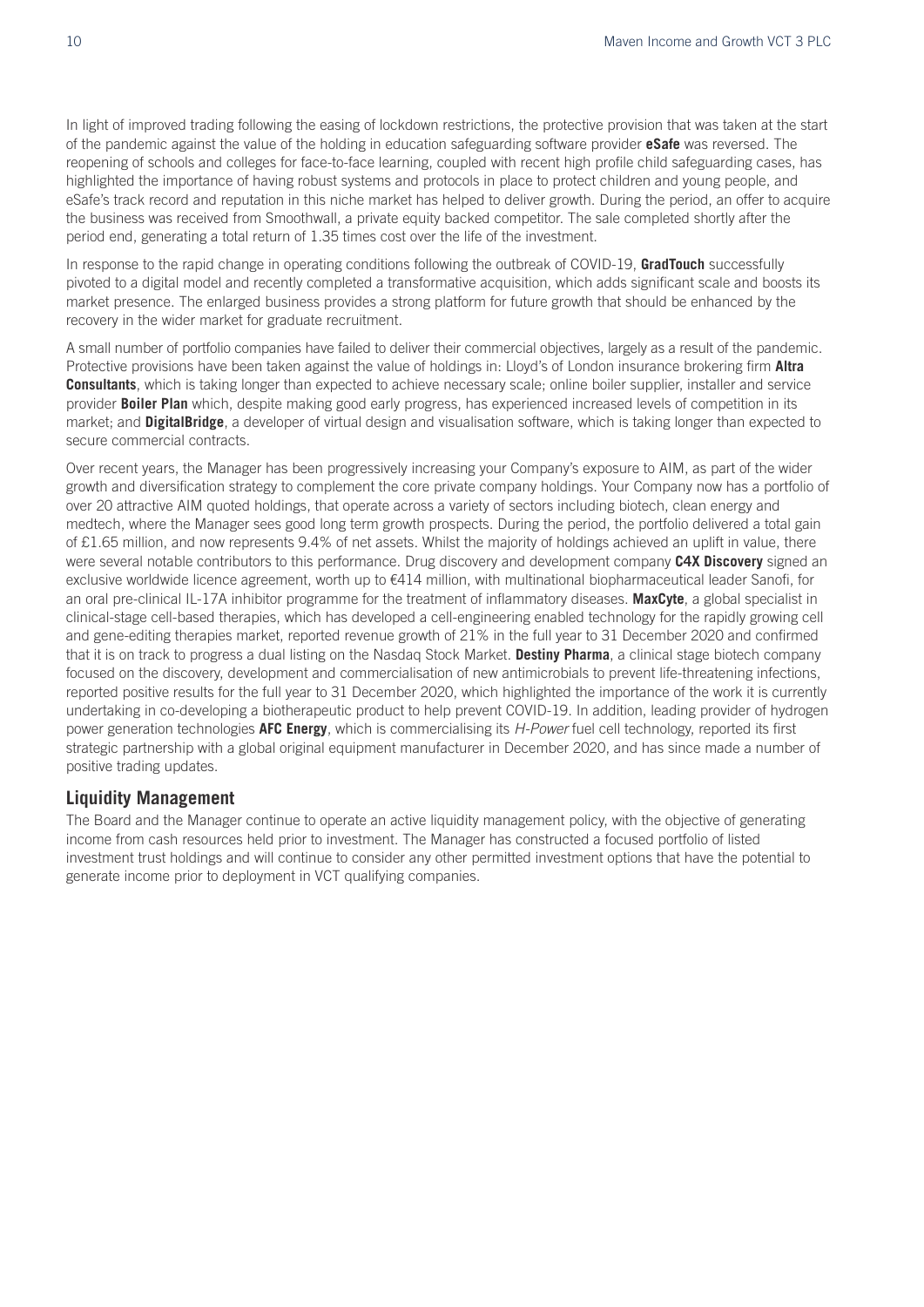#### **New Investments**

During the period, four new VCT qualifying private companies were added to the portfolio. These businesses operate in some of the UK's most dynamic market sectors, which have continued to experience growth despite the challenging conditions in the wider economy.

- **Adimo** has developed a marketing technology platform for the fast-moving consumer goods (FMCG) sector, which is the world's largest advertising sector by spend. Adimo's solution gives FMCG advertisers a direct sales capability by connecting an advert or promotion to an online grocery basket and allowing a product to be added either for purchase later or to be bought instantly through Adimo's *Buy Now* functionality. The software also provides brands with important data on customers' buying behaviour, to help support repeat purchases. Adimo has a strong blue chip client list that includes Coca-Cola, Danone and GSK. The VCT funding is being used to grow the revenue base and progress new client opportunities.
- Atterley is the provider of a fashion marketplace that is designed to give independent fashion retailers and brands access to a fully integrated ecommerce platform, which offers the full range of services including managing logistics, customer services and marketing support. The platform is aimed at the premium designer end of the market and offers customers an extensive selection of emerging and undiscovered labels curated by high profile fashion buyers. The VCT funding is being used to expand the market presence in the US, make a number of specific hires, and further develop the technology platform.
- **Cardinality** is the provider of a high volume data handling and analytics software platform, which enables clients to collate, manage and derive value from very large data sets. The business processes up to 15 billion lines of code per day, which is used to help its clients increase productivity, enhance marketing activities, improve fraud detection and identify customer spending habits or patterns. Activity is currently focused on the telecoms sector and Cardinality's clients include Telefonica, Vodafone and Zain. The VCT funding is being used to expand into new target markets with an initial focus on the financial services sector.
- **Horizon Technologies Consultants** is a specialist manufacturer and supplier of airborne signals intelligence systems for use in Intelligence, Surveillance and Reconnaissance applications. The core hardware solution *FlyFish* is currently in operation on numerous platforms worldwide, including daily search and rescue missions via NATO and FRONTEX in the Mediterranean, as well as counter piracy operations off the coast of East Africa. The VCT funding is being used to support the market launch of the space-based maritime domain awareness technology *Amber*™, which has been developed in conjunction with the UK government. The technology builds on *FlyFish's* capabilities and will be added to commercial satellites to identify geolocation and classify maritime radars to help detect illegal maritime activity such as piracy, smuggling, illegal fishing and terrorism.

In addition, three new AIM quoted investments have been added to the portfolio during the first half of the year:

- **Oncimmune** is a leader in the field of early cancer detection. The company has developed a diagnostic test which is based on the presence of blood autoantibodies that work against specific tumours, such as lung cancer. The test has the potential to detect cancer up to four years earlier than traditional diagnostics such as X-rays or CT scans. Your Company participated in the £9 million fundraising, which completed in March 2021. The investment is being used to grow the pipeline of commercial prospects and increase operating capacity at the discovery research facility in Dortmund, Germany.
- **Polarean Imaging** is an innovator in the medical imaging market, having developed equipment that enables existing MRI systems to achieve superior lung imaging by using hyperpolarised Xenon gas as an imaging agent. This provides a non-invasive and radiation-free functional imaging platform, which is more accurate and less harmful than current methods. Your Company participated in the £25 million fundraising, which completed in April 2021. The investment is being used to support the ongoing clinical trial, build the commercial team, finance regulatory and medical costs, and support the continued investment in research and development.
- **RUA Life Sciences** is a developer of patented long term implantable biopolymer devices and components for the vascular and heart valve markets, all of which utilise the bio-compatible polymer *Elast-Eon*TM. Your Company participated in the £6 million fundraising, which completed in December 2020. The investment is being used to accelerate the development of the group's surgical heart valve through to human trial stage, and to progress the development of pipeline valve and graft products.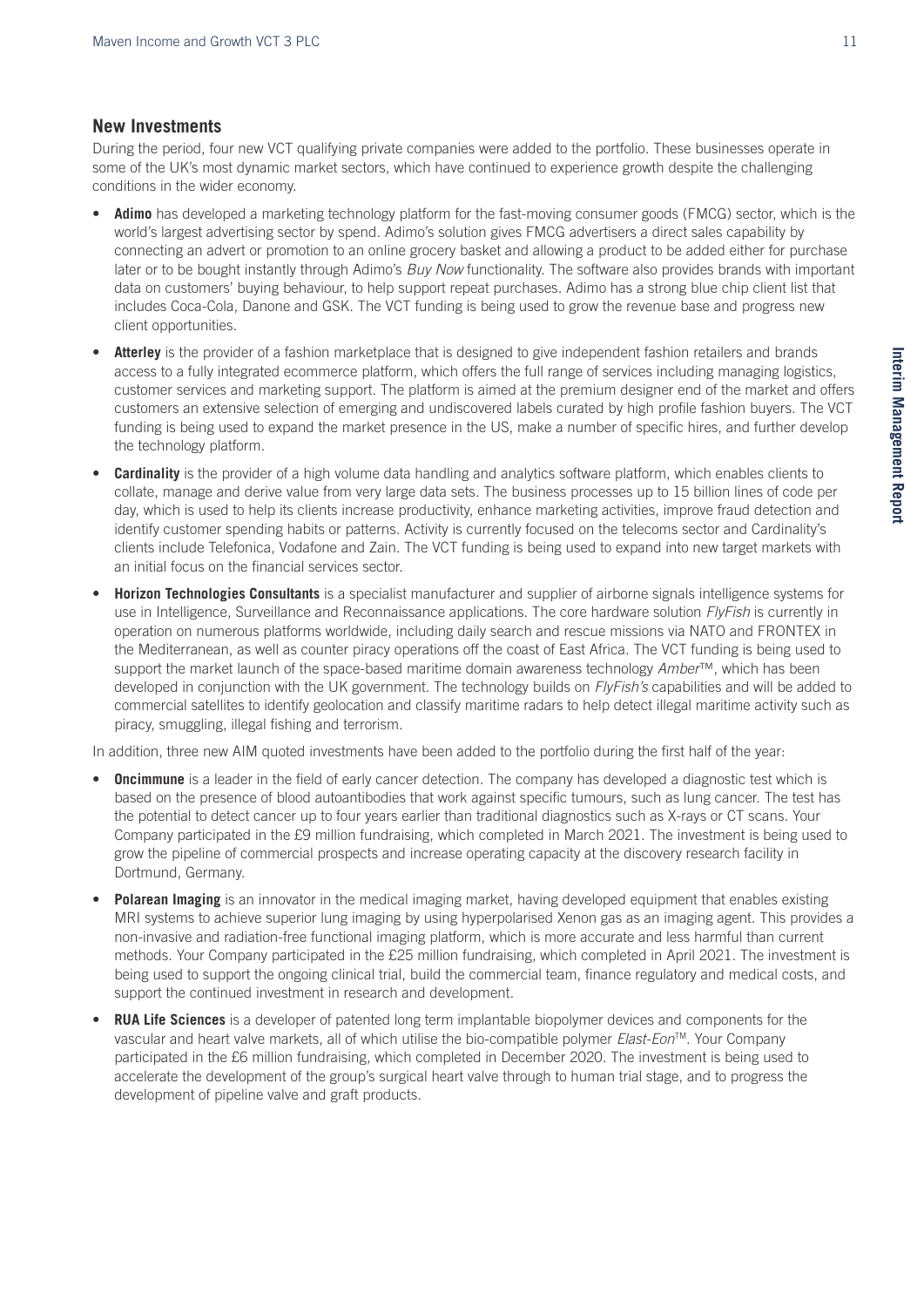The following investments have been completed during the reporting period:

|                                                 |               |                                                     | <b>Investment</b> |                            |
|-------------------------------------------------|---------------|-----------------------------------------------------|-------------------|----------------------------|
| <b>Investments</b>                              | <b>Date</b>   | <b>Sector</b>                                       | cost<br>£'000     | Website                    |
| <b>New unlisted</b>                             |               |                                                     |                   |                            |
| Atterley.com Holdings Limited                   | March 2021    | Software & computer services<br>(consumer services) | 199               | www.atterley.com           |
| Cardinality Limited                             | March 2021    | Software & computer services<br>(data analytics)    | 448               | www.cardinality.co.uk      |
| Horizon Technologies Consultants<br>Limited     | May 2021      | Aerospace & defence                                 | 448               | www.horizontechnologies.eu |
| Rico Developments Limited<br>(trading as Adimo) | February 2021 | Software & computer services<br>(MarTech)           | 200               | www.adimo.co               |
| Rockar Retail Limited <sup>1</sup>              | May 2021      | Automotive                                          | 10                | www.rockar.digital         |
| <b>Total new unlisted</b>                       |               |                                                     | 1,305             |                            |
| <b>Follow-on unlisted</b>                       |               |                                                     |                   |                            |
| AVID Technology Group Limited                   | April 2021    | Specialist manufacturing                            | 40                | www.avidtp.com             |
| <b>Total follow-on unlisted</b>                 |               |                                                     | 40                |                            |
|                                                 |               |                                                     |                   |                            |
| <b>Total unlisted</b>                           |               |                                                     | 1,345             |                            |
| New quoted                                      |               |                                                     |                   |                            |
| Oncimmune Holdings PLC                          | March 2021    | Pharmaceuticals &<br>biotechnology                  | 100               | www.oncimmune.com          |
| Polarean Imaging PLC                            | April 2021    | Pharmaceuticals &<br>biotechnology                  | 129               | www.polarean.com           |
| RUA Life Sciences PLC                           | December 2020 | Pharmaceuticals &<br>biotechnology                  | 100               | www.rualifesciences.com    |
| <b>Total new quoted</b>                         |               |                                                     | 329               |                            |
|                                                 |               |                                                     |                   |                            |
| <b>Total investments</b>                        |               |                                                     | 1,674             |                            |

*1 Investment reflects the demerger of the retail business from the core Rockar technology platform.*

At the period end, the portfolio stood at 96 unlisted and quoted investments, at a total cost of £34.33 million.

#### **Realisations**

In December 2020, the sale of peer-to-peer (P2P) lending platform **Lending Works** completed. Your Company first invested in Lending Works in April 2018, at a time when the P2P market was experiencing significant growth and the company was positioned to become a credible challenger in this disruptive market. The outbreak of COVID-19, however, had a detrimental impact on consumer appetite for lending, and the Manager made the decision to exit from the investment. Following a formal sales process, an offer for the business was accepted from private asset manager Intrivia Capital, with the sale completing in December 2020. The exit generated a total return of 0.92 times cost over the life of the investment.

During the period, a total of £443,000 was realised through AIM disposals, where the Manager was able to take advantage of share price appreciation and favourable market conditions to partially trade out of a number of holdings in order to lock in profits.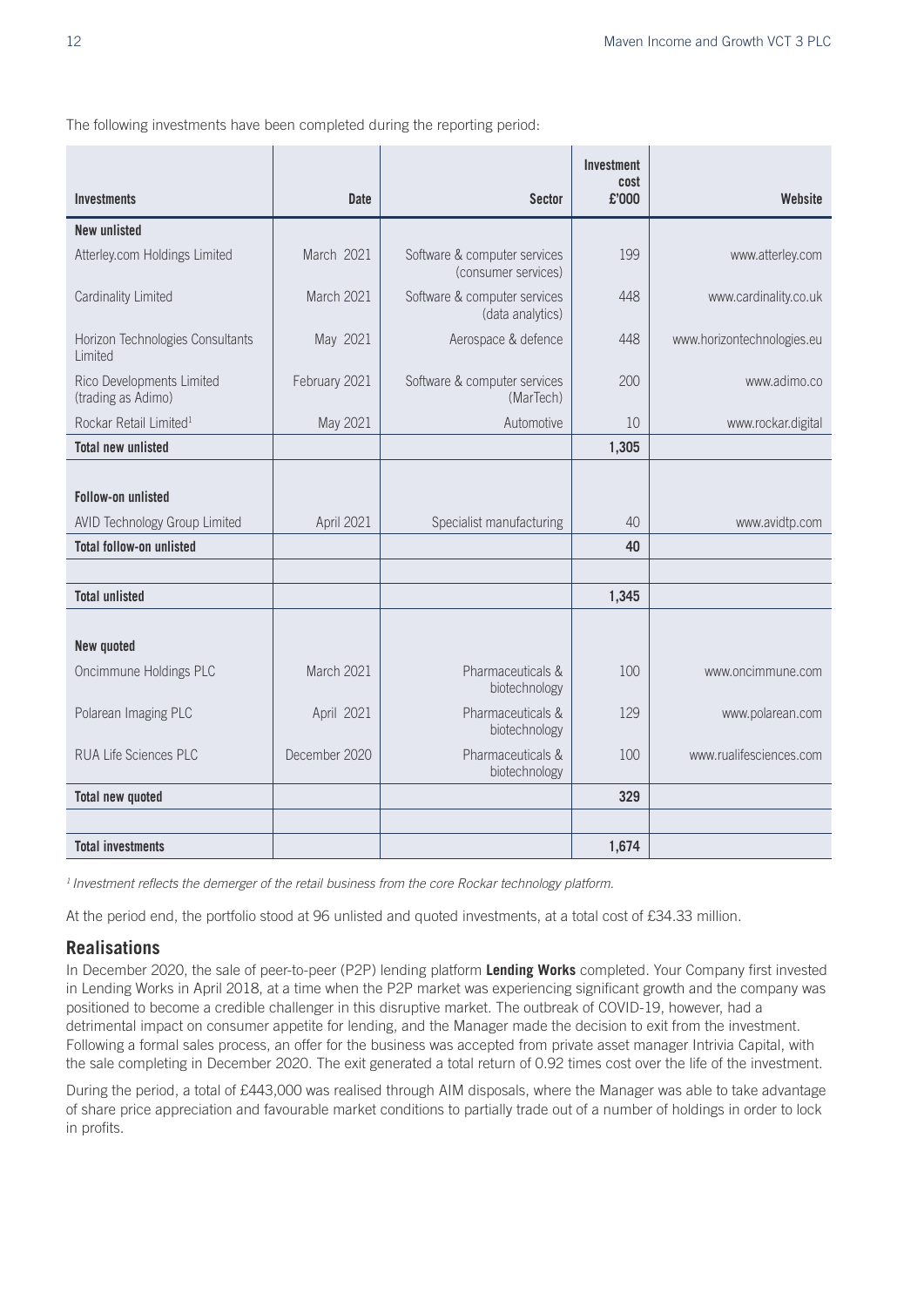The table below gives details of all realisations achieved during the reporting period:

| <b>Sales</b>                                                              | <b>Year first</b><br>invested | Complete/<br>partial exit | Cost of<br>shares<br>disposed<br>of<br>£'000 | Value<br>at 30<br><b>November</b><br>2020<br>£'000 | <b>Sales</b><br>proceeds<br>£'000 | <b>Realised</b><br>gain/<br>$(\text{loss})$<br>£'000 | Gain/(loss)<br>over 30<br><b>November</b><br>2020 value<br>£'000 |
|---------------------------------------------------------------------------|-------------------------------|---------------------------|----------------------------------------------|----------------------------------------------------|-----------------------------------|------------------------------------------------------|------------------------------------------------------------------|
| <b>Unlisted</b>                                                           |                               |                           |                                              |                                                    |                                   |                                                      |                                                                  |
| ADC Biotechnology Limited                                                 | 2017                          | Complete                  | 773                                          | 116                                                | 199                               | (574)                                                | 83                                                               |
| <b>FLXG Scotland Limited</b><br>(formerly Flexlife Group<br>Limited $)^1$ | 2010                          | Partial                   | 307                                          | 29                                                 | 24                                | (283)                                                | (5)                                                              |
| Lending Works Limited                                                     | 2018                          | Complete                  | 407                                          | 345                                                | 374                               | (33)                                                 | 29                                                               |
| Martel Instruments Holdings<br>Limited <sup>2</sup>                       | 2007                          | Partial                   | 177                                          | 177                                                | 177                               |                                                      |                                                                  |
| Maven Co-invest Fletcher<br>Limited Partnership <sup>3</sup>              | 2013                          | Complete                  |                                              |                                                    | 19                                | 19                                                   | 19                                                               |
| Symphonic Software Limited <sup>1</sup>                                   | 2019                          | Complete                  |                                              | $\overline{\phantom{m}}$                           | 16                                | 16                                                   | 16                                                               |
| <b>Total unlisted</b>                                                     |                               |                           | 1,664                                        | 667                                                | 809                               | (855)                                                | 142                                                              |
| <b>Quoted</b>                                                             |                               |                           |                                              |                                                    |                                   |                                                      |                                                                  |
| <b>AFC Energy PLC</b>                                                     | 2020                          | Partial                   | 14                                           | 30                                                 | 69                                | 55                                                   | 39                                                               |
| C4X Discovery Holdings PLC                                                | 2019                          | Partial                   | 20                                           | 26                                                 | 30                                | 10                                                   | $\overline{4}$                                                   |
| MaxCyte Inc                                                               | 2019                          | Partial                   | 70                                           | 170                                                | 332                               | 262                                                  | 162                                                              |
| <b>Velocys PLC</b>                                                        | 2020                          | Partial                   | 10                                           | 12                                                 | 12                                | $\overline{2}$                                       |                                                                  |
| <b>Total quoted</b>                                                       |                               |                           | 114                                          | 238                                                | 443                               | 329                                                  | 205                                                              |
|                                                                           |                               |                           |                                              |                                                    |                                   |                                                      |                                                                  |
| <b>Total sales</b>                                                        |                               |                           | 1,778                                        | 905                                                | 1,252                             | (526)                                                | 347                                                              |

*1 Deferred consideration.*

*2 Loan note repayment.*

*3 Interim recovery proceeds.*

During the period, one private company was struck off the Register of Companies, resulting in a realised loss of £522,000 (cost £522,000). This had no effect on the NAV of the Company as a full provision had been made against the value of the holding in a previous period.

#### **Material Developments Since the Period End**

Since 31 May 2021, two new private company holdings have been added to the portfolio.

Guru Systems is a supplier of B2B Internet of Things hardware, software and analytics solutions that help to improve the performance and cost-effectiveness of heating systems. Guru's carbon saving monitoring technology is initially focused on heat networks, which generate and supply heat centrally to consumers via a network of underground hot water pipes, avoiding the need for individual boilers or electric heaters in every building. Guru's solutions have the potential to improve each stage of a heat network project, resulting in significant improvements in performance. This is an attractive growth market with strong ESG credentials, which is heavily supported by the Government's decarbonisation strategy as part of the Net Zero agenda. The VCT funding is being used to invest in sales and marketing, to launch the latest products and to prepare the business for overseas expansion.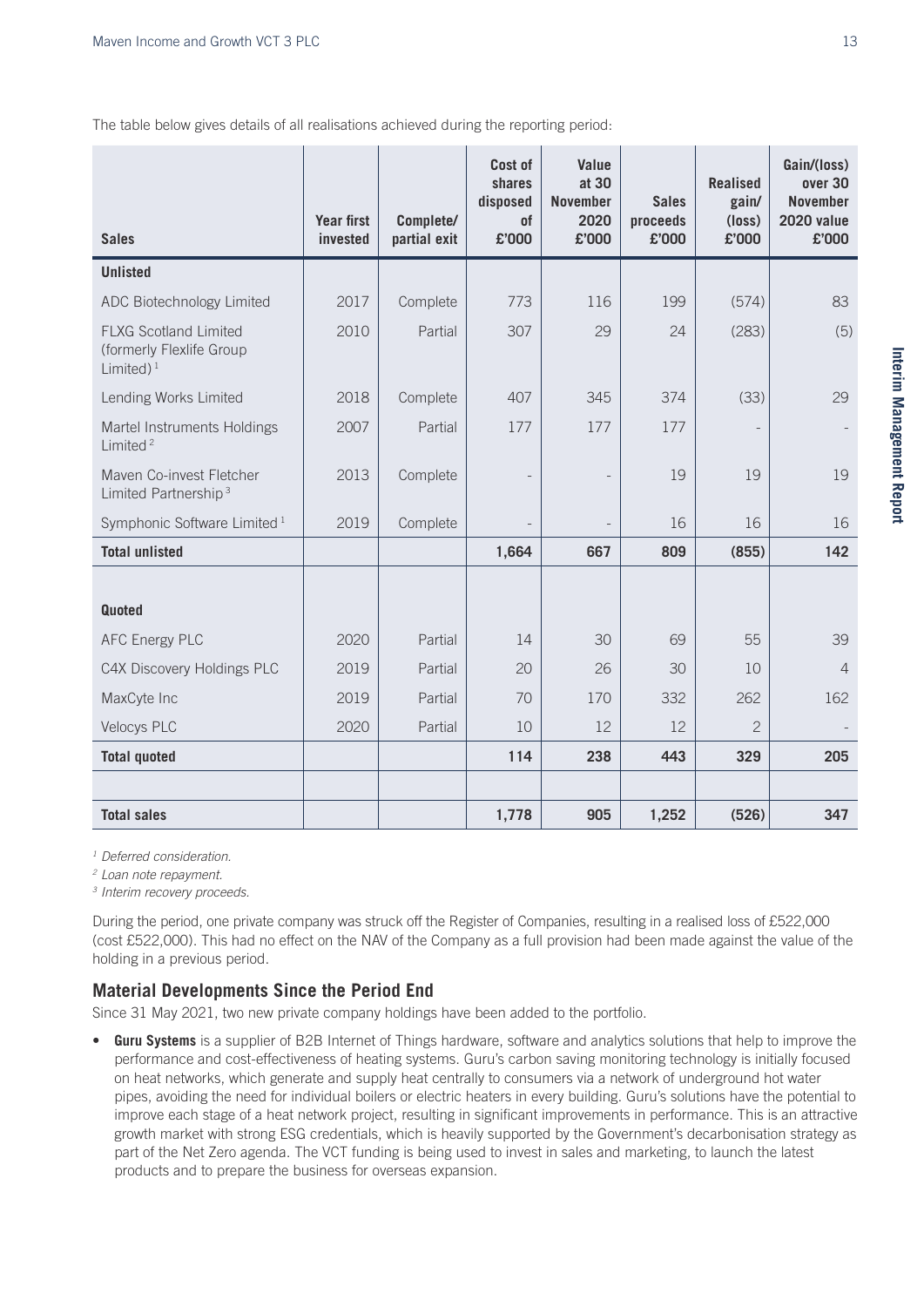• **Snappy Shopper** provides local convenience stores with the technology to set-up home delivery services at a minimal cost. The key advantage of the proposition is that it provides delivery to the customer within 30 to 60 minutes, thereby providing true convenience whilst also significantly increasing average basket spend. A large number of convenience stores do not currently have a home delivery service, which presents a significant market opportunity. Snappy has experienced rapid growth over the past year and has ambitious targets to continue its store roll-out programme. The business also includes *Hungrrr*, a white-label online and app food ordering system for the hospitality sector that has also experienced strong growth and has a client list that includes Brewdog, Hilton, Holiday Inn and UEFA Champions League. The VCT funding is being used to expand market share, support the technology development and to scale the team in line with growth.

In July 2021, the conditional sale of online digital mortgage broker **Mojo Mortgages** completed, subject to FCA approval. Your Company first invested in Mojo in 2019, supporting an ambitious management team to develop its disruptive mortgage broking technology platform. Mojo's solution provides an innovative hybrid of online and advised services, capable of managing the full process from mortgage product price comparison through to the mortgage application and completion. During the period under review, an offer to acquire the business was received from RVU, which is part of the Zoopla Property Group that owns a number of consumer finance and comparison sites such as Confused.com, Uswitch and Zoopla. The sale completed post the period end, although it is subject to FCA approval, and will generate a total return of up to 1.8 times cost over the life of the investment.

In July 2021, **GENinCode**, the developer of patented risk assessment products for the prevention of cardiovascular disease, successfully floated on AIM, raising £17 million and achieving a post listing market capitalisation of £42 million. Your Company invested in GENinCode, in July 2020 and, after early scientific and clinical success in validating its genomic technology and products, the objective to float on AIM was identified as a strategic target that would enable the business to fulfil its international growth ambition and enhance product development. Maven's dedicated AIM team played a key role in assisting the management team with this transaction.

#### **Principal and Emerging Risks and Uncertainties**

The principal and emerging risks and uncertainties facing the Company were set out in full in the Strategic Report contained within the 2020 Annual Report, and are the risks associated with investment in small and medium sized unlisted and AIM/AQSE quoted companies which, by their nature, carry a higher level of risk and are subject to lower liquidity than investments in larger quoted companies. The valuation of investee companies may be affected by economic conditions, the credit environment and other risks including legislation, regulation, adherence to VCT qualifying rules and the effectiveness of the internal controls operated by the Company and the Manager. These risks and procedures are reviewed regularly by the Audit & Risk Committee and reported to your Board. The Board has confirmed that all tests, including the criteria for VCT qualifying status, continue to be monitored and met.

In March 2020, the COVID-19 pandemic developed from being an emerging risk to a principal risk that had implications for the Company, the Manager, investee companies and both the UK and global economies. The Board and the Manager have sought to identify all of the individual risks associated with the pandemic that could impact on the Company and the steps that are required to mitigate them. These have been recorded in separate risk registers that will be reviewed on a regular basis as the situation continues to evolve.

#### **Share Buy-backs**

Shareholders have given the Board authority to buy back shares for cancellation or to be held in treasury, subject always to such transactions being in the best interests of Shareholders. It is intended that, subject to market conditions, available liquidity and the maintenance of the Company's VCT status, shares will continue to be bought back at prices representing a discount of up to 5% of the prevailing NAV per share. During the period under review, 550,000 shares were bought back at a total cost of £294,000.

#### **Regulatory Update**

The EU (Future Relationship) Act 2020, which was agreed with the EU on 24 December 2020, came into effect on 1 January 2021. The potential impact of the UK's withdrawal from the EU has been closely monitored across the investee portfolio and, as at the date of this Interim Report, there is nothing material to report. The majority of investee companies have limited direct exposure to the EU, and those that do have been implementing contingency plans to mitigate any potential impact.

During the period under review, there have been no further amendments to the rules governing VCTs. The Spring Budget was delivered on 3 March 2021, with no changes proposed to the legislation governing VCT.

The Directors and the Manager continue to apply the International Private Equity and Venture Capital (IPEV) Valuation Guidelines as the central methodology for all private company valuations. On 31 March 2020, the IPEV Guidelines Board issued Coronavirus Special Valuation Guidance to assist managers who are applying the IPEV Valuation Guidelines to their portfolios. The Guidelines are the prevailing framework for fair value information in the private equity and venture capital industry.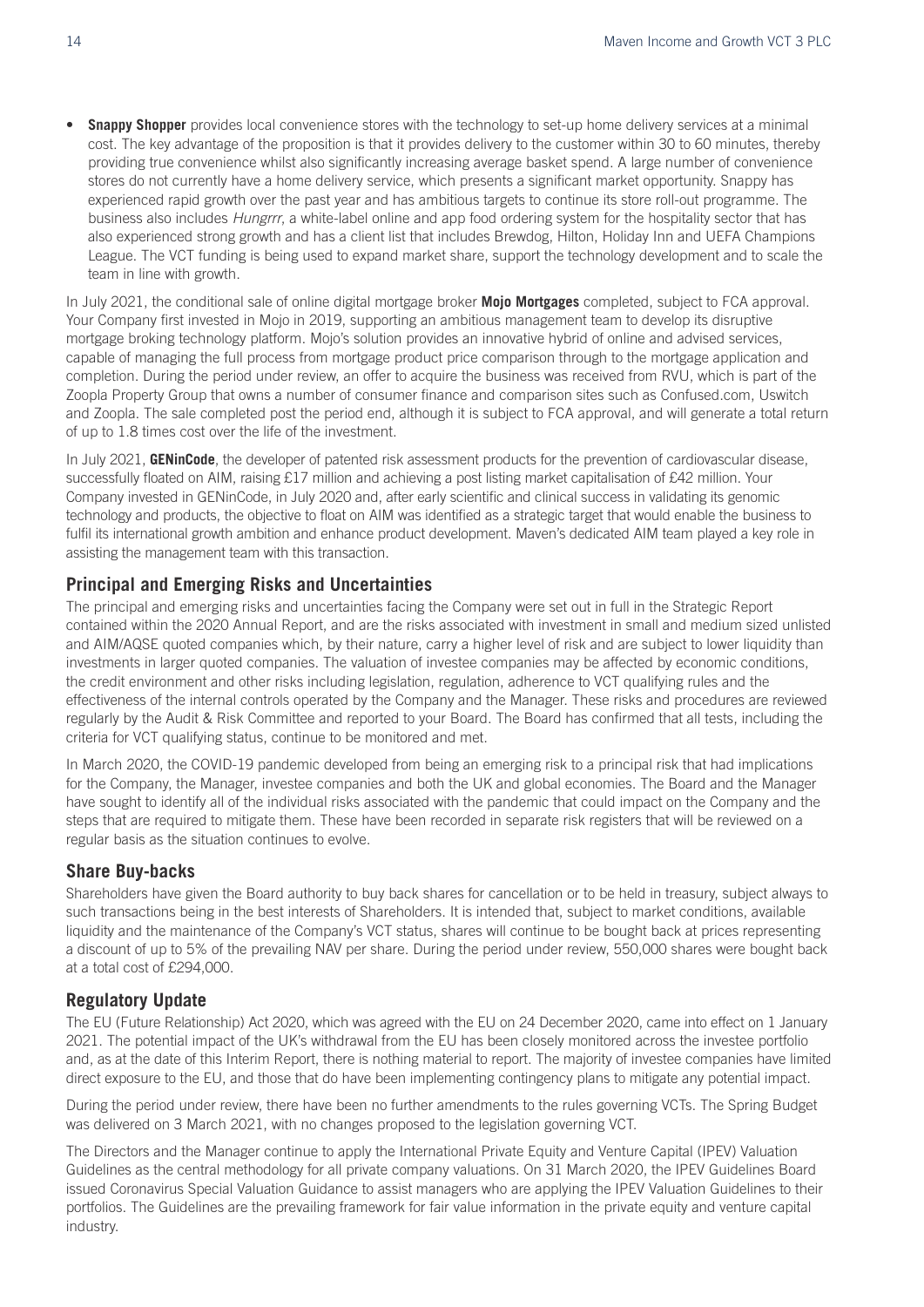#### **Environmental, Social and Governance (ESG)**

The Board recognises the importance of ESG principles and believes that each portfolio company should behave responsibly towards the environment and society, whilst operating in line with governance best practice. The Directors are pleased to report that the Manager considers ESG matters as part of the investment appraisal process and ensures that any issues are identified at an early stage. The Manager is also developing a robust framework that will ensure ESG matters are carefully managed throughout the period of investment. This includes close engagement with each portfolio company in relation to corporate governance practices and support for the management team in developing policies on the environment, community engagement, HR and employee relations, corporate governance and responsible product marketing.

The Directors are aware of the work that the Manager is undertaking to address the recommendations of the Task Force on Climate-related Financial Disclosures, which seek to address the material financial impacts of the global transition to a lower carbon economy. The Directors are satisfied that the Manager is taking the appropriate steps to address those requirements and will continue to monitor progress.

In May 2021, the Manager became a signatory to the internationally recognised *Principles for Responsible Investment*, demonstrating its commitment to include ESG in investment decision making and ownership. The Manager is also now a signatory to the *Investing in Women Code*, which aims to improve female entrepreneurs' access to tools, resources and finance, supporting diversity and inclusion in access to finance.

#### **Maven Capital Partners LLP (Maven)**

On 26 May 2021, Mattioli Woods plc announced that it had entered into a conditional agreement to acquire Maven, subject to satisfaction of certain conditions and the approval by Mattioli Woods' shareholders. All required approvals were subsequently granted and the transaction completed on 1 July 2021.

Maven will operate as an independently managed subsidiary of Mattioli Woods, retaining its regional business model, people and brand in entirety. As a result, there will be no direct impact for Maven's VCT clients, Shareholders or investee companies. Mattioli Woods plc is one of the UK's leading providers of wealth management and financial planning services and Maven offers a highly complementary fit with its existing operations. Maven and Mattioli Woods share a common objective of continuing to expand the enlarged business under PLC ownership. Both businesses are well known to each other and there is strong cultural alignment, and a common focus on providing clients with the best possible service. Further details on Mattioli Woods can be found at **www.mattioliwoods.com**.

Your Board has confirmed that it considers this to be a positive step in the evolution of Maven and has received confirmation that Bill Nixon will remain as its Managing Partner and lead VCT fund manager, and further, there will be no material changes to its staff, operations or access to capital. In terms of the management of your Company, the investment team and support staff providing company secretarial, accounting and administrative services will all continue to operate as before.

#### **Outlook**

Despite the recent challenges in the wider economy, your Company has made positive progress during the first half of the financial year and remains well positioned to continue to deliver its core strategic investment objective. The Board is encouraged by both the growth in the number of portfolio holdings and also the underlying performance, where the majority of investee companies continue to make good commercial progress and grow Shareholder value. The Board and Manager remain cautiously optimistic that there will be a progressive economic recovery once the remaining COVID-19 restrictions are lifted in the UK and in key export markets.

More generally, the UK is currently experiencing good levels of M&A activity post Brexit, where improved certainty has returned to markets, including the re-emergence of overseas investors and acquirers, notably from the US. These factors are now positively affecting private company markets and the Manager considers that this augurs well for the immediate prospects for your Company against a backdrop of continuing strong levels of new investment activity. As a consequence, your Board remains optimistic in the outlook and prospects for the second half of the financial year.

**On behalf of the Board Maven Capital Partners UK LLP Secretary**

**13 August 2021**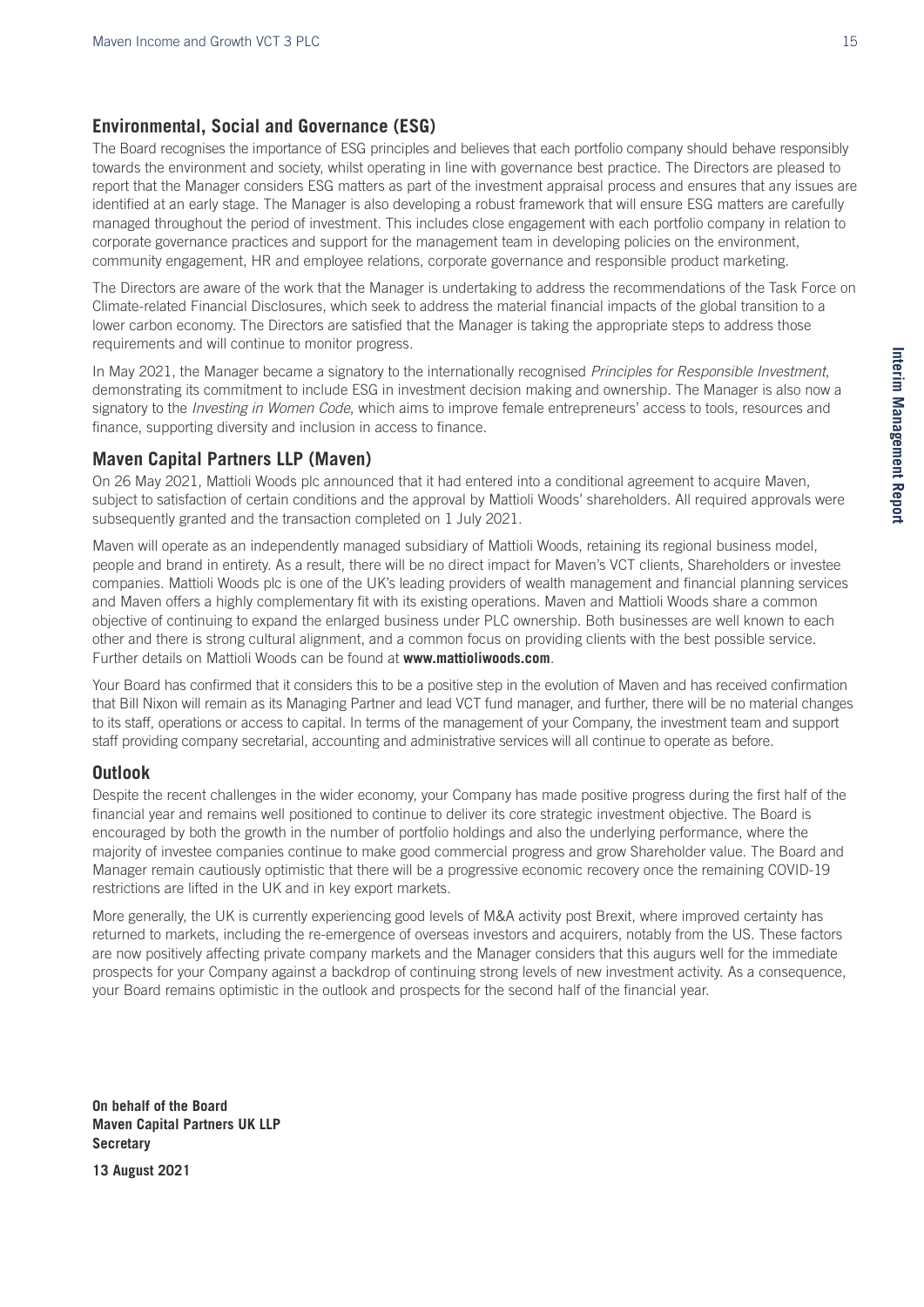# INVESTMENT PORTFOLIO SUMMARY

As at 31 May 2021

|                                                              | <b>Valuation</b> | <b>Cost</b> | $%$ of       | $%$ of      | $%$ of<br>equity held<br>by other |
|--------------------------------------------------------------|------------------|-------------|--------------|-------------|-----------------------------------|
| <b>Investment</b>                                            | £'000            | £'000       | total assets | equity held | clients <sup>1</sup>              |
| <b>Unlisted</b>                                              |                  |             |              |             |                                   |
| Horizon Ceremonies Limited<br>(trading as Horizon Cremation) | 1,932            | 1,288       | 4.1          | 8.7         | 44.0                              |
| Life's Great Group Limited<br>(trading as Mojo Mortgages)    | 1,643            | 984         | 3.4          | 11.9        | 33.6                              |
| Martel Instruments Holdings Limited                          | 1,278            | 671         | 2.8          | 12.4        | 31.8                              |
| Relative Insight Limited                                     | 1,260            | 700         | 2.6          | 3.7         | 25.6                              |
| CatTech International Limited                                | 1,169            | 627         | 2.4          | 6.0         | 24.0                              |
| <b>GENinCode UK Limited</b>                                  | 1,100            | 500         | 2.3          | 5.5         | 11.0                              |
| e.fundamentals (Group) Limited                               | 1,069            | 567         | 2.2          | 3.8         | 7.1                               |
| Bright Network (UK) Limited                                  | 1,054            | 1,015       | 2.2          | 9.1         | 28.8                              |
| Vodat Communications Group Limited                           | 1,024            | 567         | 2.1          | 4.2         | 22.6                              |
| Rockar 2016 Limited (trading as Rockar)                      | 1,020            | 928         | 2.1          | 4.8         | 16.8                              |
| Delio Limited                                                | 1,013            | 533         | 2.1          | 3.6         | 11.4                              |
| Contego Solutions Limited (trading as NorthRow)              | 997              | 997         | 2.1          | 8.7         | 23.5                              |
| The GP Service (UK) Limited <sup>2</sup>                     | 884              | 852         | 1.8          | 10.1        | 41.3                              |
| Filtered Technologies Limited                                | 816              | 750         | 1.7          | 8.0         | 18.6                              |
| CB Technology Group Limited                                  | 811              | 558         | 1.7          | 11.2        | 67.7                              |
| Quorum Cyber Security Limited                                | 800              | 400         | 1.7          | 7.0         | 14.0                              |
| <b>Precursive Limited</b>                                    | 750              | 750         | 1.6          | 6.5         | 15.1                              |
| Hublsoft Group Limited                                       | 750              | 600         | 1.6          | 9.4         | 21.9                              |
| <b>HCS Control Systems Group Limited</b>                     | 746              | 746         | 1.5          | 6.1         | 30.4                              |
| Glacier Energy Services Holdings Limited                     | 686              | 686         | 1.4          | 2.6         | 25.0                              |
| QikServe Limited                                             | 658              | 658         | 1.4          | 3.0         | 12.8                              |
| TC Communications Holdings Limited                           | 645              | 980         | 1.3          | 8.3         | 21.7                              |
| Ensco 969 Limited (trading as DPP)                           | 641              | 1,133       | 1.3          | 4.8         | 29.7                              |
| <b>RMEC Group Limited</b>                                    | 634              | 446         | 1.3          | 2.7         | 47.4                              |
| Nano Interactive Group Limited                               | 625              | 625         | 1.3          | 3.7         | 11.2                              |
| Flow UK Holdings Limited                                     | 597              | 597         | 1.2          | 7.0         | 28.0                              |
| WaterBear Education Limited                                  | 529              | 370         | 1.1          | 7.8         | 31.4                              |
| Push Technology Limited                                      | 525              | 525         | 1.1          | 2.8         | 8.5                               |
| Whiterock Group Limited                                      | 485              | 320         | 1.0          | 5.1         | 24.9                              |
| CODILINK UK Limited (trading as Coniq)                       | 450              | 450         | 0.9          | 1.3         | 3.6                               |
| Horizon Technologies Consultants Limited                     | 448              | 448         | 0.9          | 3.1         | 14.1                              |
| <b>BioAscent Discovery Limited</b>                           | 448              | 199         | 0.9          | 5.0         | 35.0                              |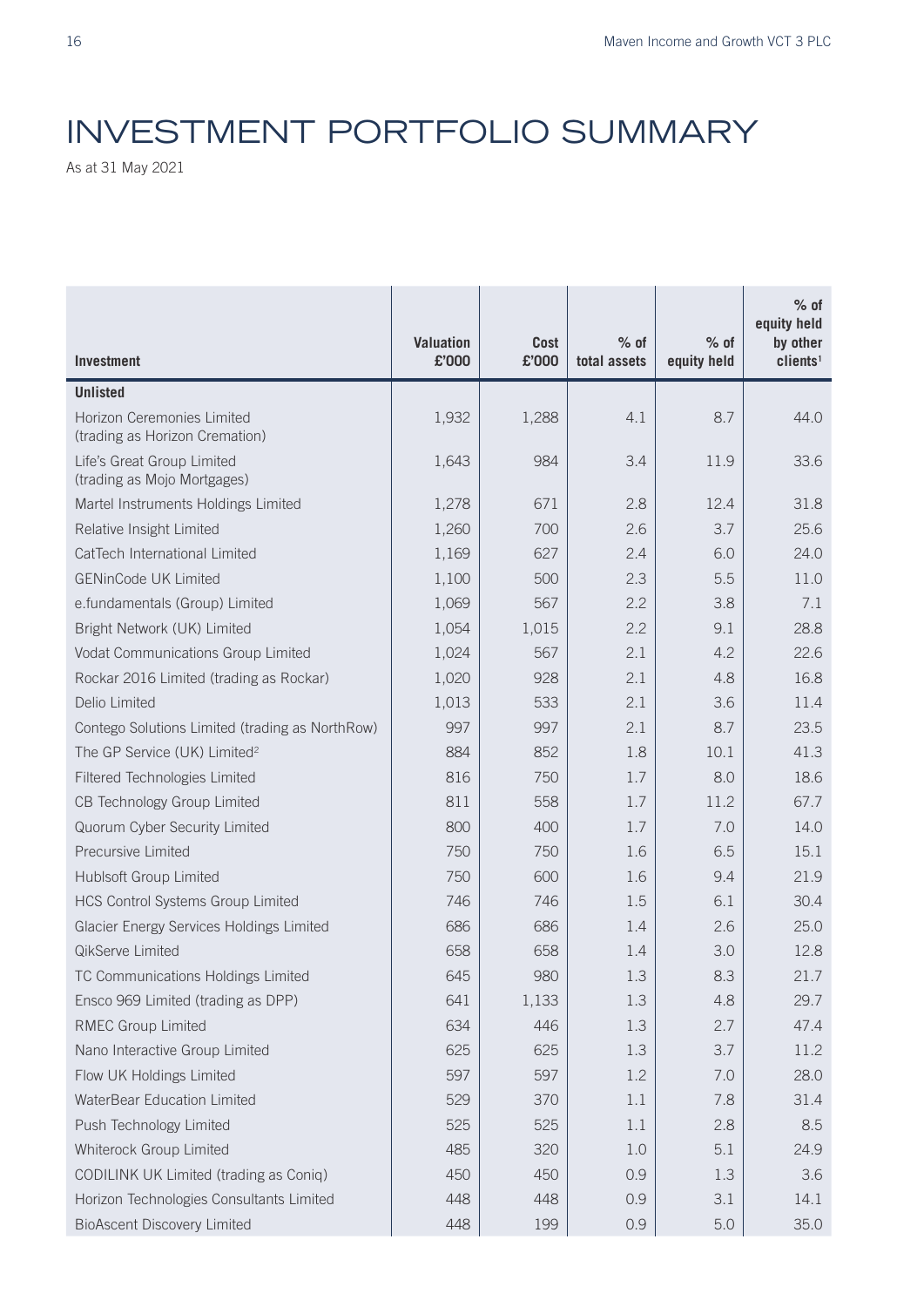### INVESTMENT PORTFOLIO SUMMARY (CONTINUED)

As at 31 May 2021

| <b>Investment</b>                                                                   | <b>Valuation</b><br>£'000 | <b>Cost</b><br>£'000 | $%$ of<br>total assets | $%$ of<br>equity held | $%$ of<br>equity held<br>by other<br>clients <sup>1</sup> |
|-------------------------------------------------------------------------------------|---------------------------|----------------------|------------------------|-----------------------|-----------------------------------------------------------|
| <b>Unlisted (continued)</b>                                                         |                           |                      |                        |                       |                                                           |
| Cardinality Limited                                                                 | 448                       | 448                  | 0.9                    | 4.5                   | 20.5                                                      |
| <b>GradTouch Limited</b>                                                            | 400                       | 400                  | 0.8                    | 4.4                   | 38.8                                                      |
| eSafe Global Limited                                                                | 379                       | 281                  | 0.8                    | 8.0                   | 43.5                                                      |
| ebb3 Limited                                                                        | 366                       | 326                  | 0.8                    | 6.9                   | 51.7                                                      |
| Boiler Plan (UK) Limited                                                            | 338                       | 450                  | 0.7                    | 9.4                   | 47.1                                                      |
| Growth Capital Ventures Limited                                                     | 331                       | 319                  | 0.7                    | 6.2                   | 39.2                                                      |
| MirrorWeb Limited                                                                   | 306                       | 150                  | 0.6                    | 2.1                   | 34.8                                                      |
| <b>HiveHR Limited</b>                                                               | 300                       | 300                  | 0.6                    | 5.2                   | 33.7                                                      |
| The Algorithm People Limited                                                        | 300                       | 300                  | 0.6                    | 9.7                   | 16.3                                                      |
| Curo Compensation Limited                                                           | 298                       | 298                  | 0.6                    | 2.4                   | 16.6                                                      |
| Rico Developments Limited (trading as Adimo)                                        | 200                       | 200                  | 0.4                    | 1.5                   | 8.2                                                       |
| Atterley.com Holdings Limited                                                       | 199                       | 199                  | 0.4                    | 2.5                   | 15.2                                                      |
| Maven Co-invest Endeavour Limited Partnership<br>(invested in Global Risk Partners) | 188                       | $\overline{2}$       | 0.4                    | 7.8                   | 92.2                                                      |
| Optoscribe Limited                                                                  | 187                       | 187                  | 0.4                    | 1.5                   | 8.1                                                       |
| R&M Engineering Group Limited                                                       | 172                       | 761                  | 0.4                    | 8.3                   | 62.3                                                      |
| <b>AVID Technology Group Limited</b>                                                | 155                       | 501                  | 0.3                    | 4.4                   | 13.0                                                      |
| ISN Solutions Group Limited                                                         | 127                       | 321                  | 0.3                    | 4.5                   | 50.5                                                      |
| Altra Consultants Limited                                                           | 125                       | 250                  | 0.3                    | 4.2                   | 55.8                                                      |
| RevLifter Limited                                                                   | 100                       | 100                  | 0.2                    | 1.2                   | 16.7                                                      |
| Fathom Systems Group Limited                                                        | 77                        | 710                  | 0.2                    | 7.8                   | 52.2                                                      |
| Intilery.com Limited                                                                | 75                        | 75                   | 0.2                    | 0.8                   | 43.2                                                      |
| Honcho Markets Limited                                                              | 64                        | 64                   | 0.1                    | 1.2                   | 23.5                                                      |
| Shortbite Limited (trading as DigitalBridge)                                        | 56                        | 225                  | 0.1                    | 0.8                   | 30.8                                                      |
| Other unlisted investments                                                          | 10                        | 646                  |                        |                       |                                                           |
| <b>Total unlisted</b>                                                               | 32,688                    | 28,983               | 67.9                   |                       |                                                           |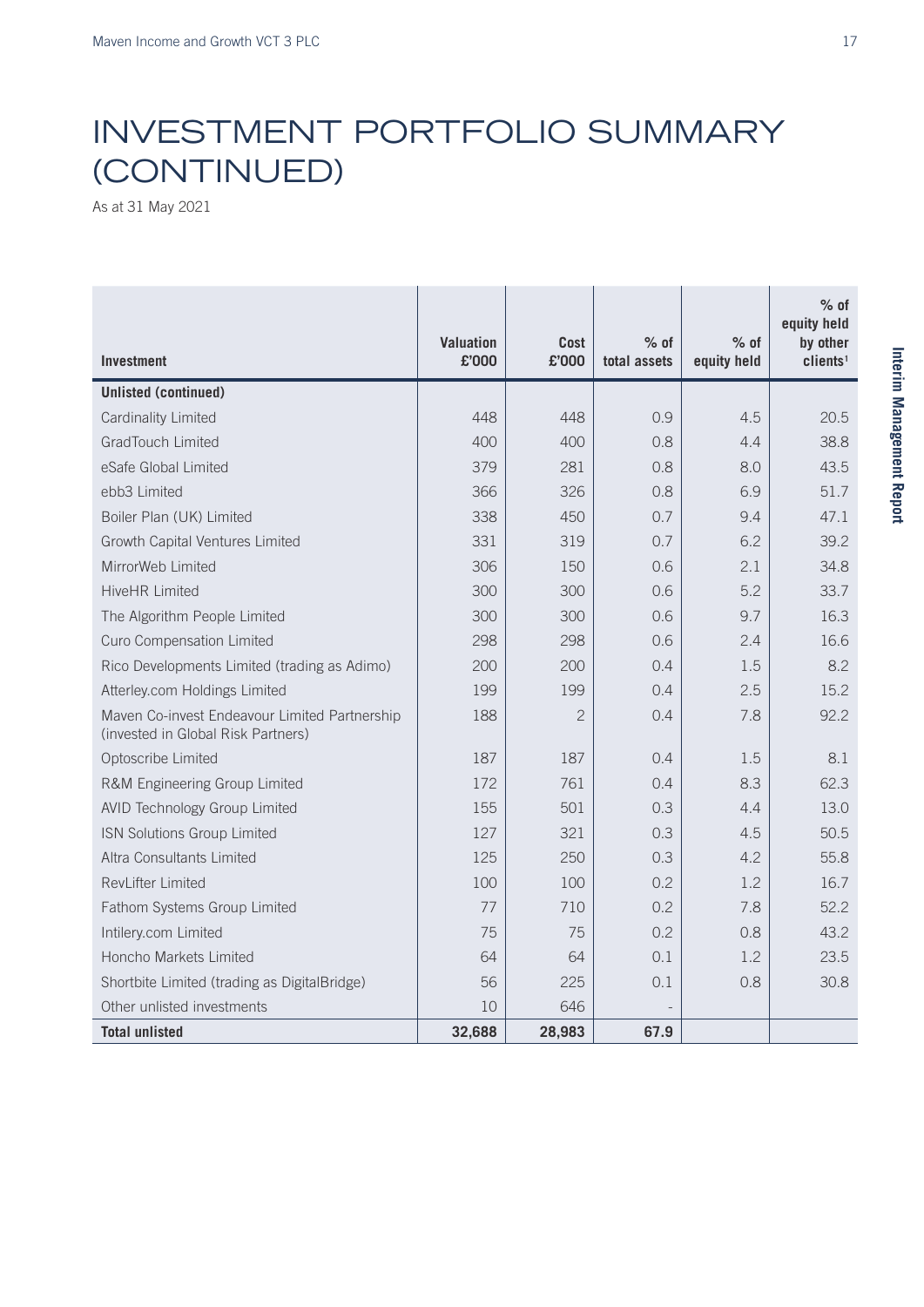## INVESTMENT PORTFOLIO SUMMARY (CONTINUED)

As at 31 May 2021

| <b>Investment</b>          | <b>Valuation</b><br>£'000 | <b>Cost</b><br>£'000 | $%$ of<br>total assets   | $%$ of<br>equity held | $%$ of<br>equity held<br>by other<br>clients <sup>1</sup> |
|----------------------------|---------------------------|----------------------|--------------------------|-----------------------|-----------------------------------------------------------|
| Quoted                     |                           |                      |                          |                       |                                                           |
| MaxCyte Inc                | 709                       | 137                  | 1.5                      | 0.1                   | 0.1                                                       |
| <b>AFC Energy PLC</b>      | 526                       | 133                  | 1.1                      | 0.1                   | 0.1                                                       |
| ReNeuron Group PLC         | 476                       | 278                  | 1.0                      | 0.7                   | 1.4                                                       |
| C4X Discovery Holdings PLC | 334                       | 119                  | 0.7                      | 0.4                   | 0.6                                                       |
| Destiny Pharma PLC         | 312                       | 150                  | 0.6                      | 0.4                   | 1.4                                                       |
| <b>Diaceutics PLC</b>      | 271                       | 161                  | 0.6                      | 0.3                   | 0.3                                                       |
| Faron Pharmaceuticals Oy   | 259                       | 250                  | 0.5                      | 0.1                   | 0.1                                                       |
| Polarean Imaging PLC       | 196                       | 129                  | 0.4                      | 0.1                   | 0.6                                                       |
| Eden Research PLC          | 152                       | 83                   | 0.3                      | 0.4                   | 1.0                                                       |
| Pelatro PLC                | 146                       | 146                  | 0.3                      | 0.9                   | 2.7                                                       |
| <b>Byotrol PLC</b>         | 140                       | 86                   | 0.3                      | 0.5                   | 1.1                                                       |
| Diurnal Group PLC          | 133                       | 62                   | 0.3                      | 0.2                   | 0.6                                                       |
| DeepMatter Group PLC       | 131                       | 98                   | 0.3                      | 0.7                   | 1.7                                                       |
| Feedback PLC               | 121                       | 121                  | 0.3                      | 1.1                   | 1.1                                                       |
| RUA Life Sciences PLC      | 117                       | 100                  | 0.2                      | 0.4                   | 1.3                                                       |
| Trackwise Designs PLC      | 116                       | 39                   | 0.2                      | 0.2                   | 0.5                                                       |
| Oncimmune Holdings PLC     | 114                       | 100                  | 0.2                      | 0.1                   | 0.5                                                       |
| <b>Velocys PLC</b>         | 103                       | 88                   | 0.2                      | 0.2                   | 0.2                                                       |
| Seeen PLC                  | 80                        | 75                   | 0.2                      | 0.3                   | 1.1                                                       |
| Osirium Technologies PLC   | 60                        | 100                  | 0.1                      | 1.2                   | 7.5                                                       |
| Vianet Group PLC           | 26                        | 31                   | 0.1                      | 0.1                   | 1.4                                                       |
| Other quoted investments   | 7                         | 586                  | $\overline{\phantom{m}}$ |                       |                                                           |
| <b>Total quoted</b>        | 4,529                     | 3,072                | 9.4                      |                       |                                                           |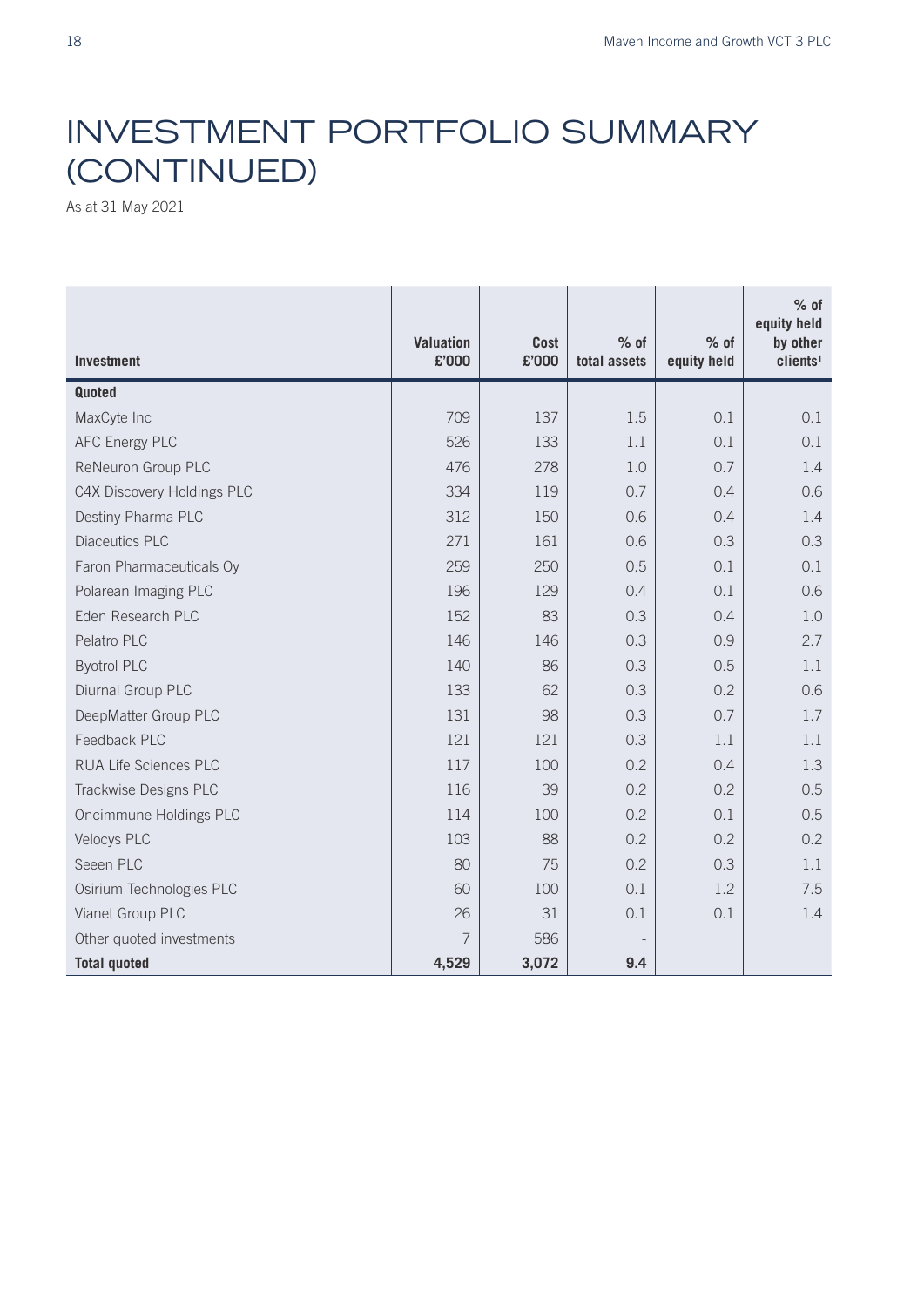# INVESTMENT PORTFOLIO SUMMARY (CONTINUED)

As at 31 May 2021

| <b>Investment</b>                                                              | Valuation<br>£'000 | <b>Cost</b><br>£'000 | $%$ of<br>total assets | $%$ of<br>equity held | $%$ of<br>equity held<br>by other<br>clients <sup>1</sup> |
|--------------------------------------------------------------------------------|--------------------|----------------------|------------------------|-----------------------|-----------------------------------------------------------|
| <b>Private equity investment trusts</b>                                        |                    |                      |                        |                       |                                                           |
| <b>HgCapital Trust PLC</b>                                                     | 424                | 249                  | 0.9                    |                       | 0.1                                                       |
| ICG Enterprise Trust PLC                                                       | 415                | 333                  | 0.9                    | 0.1                   | 0.1                                                       |
| HarbourVest Global Private Equity Limited                                      | 368                | 250                  | 0.8                    |                       | 0.1                                                       |
| Princess Private Equity Holding Limited                                        | 352                | 270                  | 0.7                    | 0.1                   | 0.1                                                       |
| Apax Global Alpha Limited                                                      | 347                | 250                  | 0.7                    |                       | 0.1                                                       |
| <b>BMO Private Equity Trust PLC</b><br>(formerly F&C Private Equity Trust PLC) | 293                | 253                  | 0.6                    | 0.1                   | 0.3                                                       |
| Pantheon International PLC                                                     | 234                | 180                  | 0.5                    |                       | 0.1                                                       |
| Standard Life Private Equity Trust PLC                                         | 159                | 110                  | 0.3                    |                       | 0.1                                                       |
| Total private equity investment trusts                                         | 2,592              | 1,895                | 5.4                    |                       |                                                           |
| Real estate investment trusts                                                  |                    |                      |                        |                       |                                                           |
| Target Healthcare REIT Limited                                                 | 101                | 96                   | 0.2                    |                       | 0.1                                                       |
| Regional REIT Limited                                                          | 92                 | 101                  | 0.2                    |                       | 0.1                                                       |
| Schroder REIT Limited                                                          | 79                 | 107                  | 0.2                    |                       | 0.1                                                       |
| Custodian REIT PLC                                                             | 58                 | 71                   | 0.1                    |                       |                                                           |
| Total real estate investment trusts                                            | 330                | 375                  | 0.7                    |                       |                                                           |
|                                                                                |                    |                      |                        |                       |                                                           |
| <b>Total investments</b>                                                       | 40,139             | 34,325               | 83.4                   |                       |                                                           |

*1 Other clients of Maven Capital Partners UK LLP.*

*2 Atul Devani is executive chairman of this company.*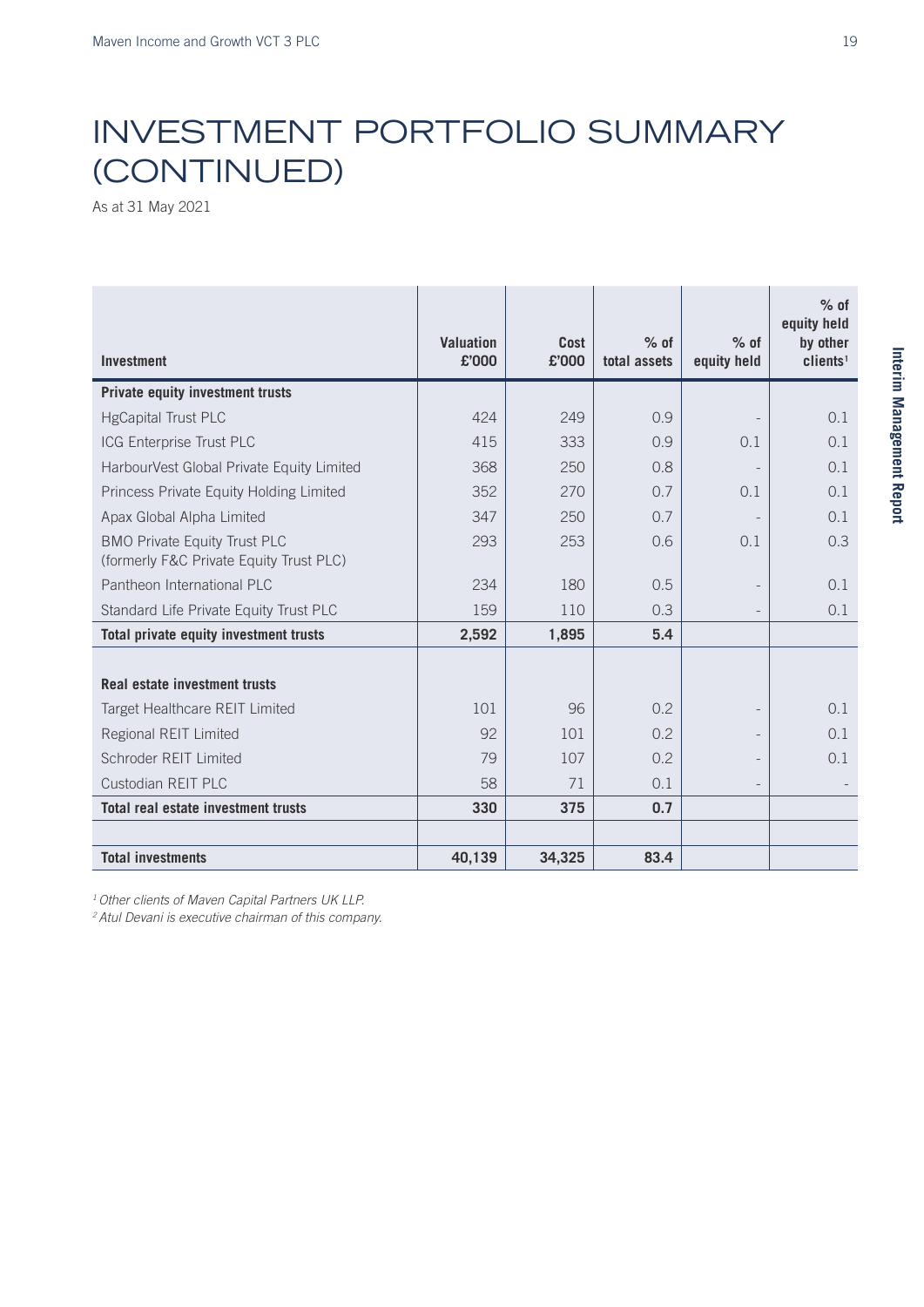### ANALYSIS OF UNLISTED AND QUOTED PORTFOLIO

As at 31 May 2021

| <b>Industry sector</b>                    | <b>Unlisted</b><br>valuation<br>£'000 | $\%$           | Quoted<br>valuation<br>£'000 | $\frac{9}{6}$ | <b>Total</b><br>valuation<br>£'000 | $\%$  |
|-------------------------------------------|---------------------------------------|----------------|------------------------------|---------------|------------------------------------|-------|
| Software & computer services <sup>1</sup> | 17,516                                | 43.6           | 585                          | 1.5           | 18,101                             | 45.1  |
| Support services <sup>1</sup>             | 5,381                                 | 13.4           | 6                            |               | 5,387                              | 13.4  |
| Investment companies <sup>2</sup>         | 331                                   | 0.8            | 2,922                        | 7.3           | 3,253                              | 8.1   |
| Pharmaceuticals & biotechnology           | 448                                   | 1.1            | 2,649                        | 6.6           | 3,097                              | 7.7   |
| Energy services                           | 2,238                                 | 5.6            | $\overline{\phantom{a}}$     |               | 2,238                              | 5.6   |
| Electronic & electrical equipment         | 2,090                                 | 5.2            | 116                          | 0.3           | 2,206                              | 5.5   |
| Health                                    | 1,984                                 | 4.9            | 121                          | 0.3           | 2,105                              | 5.2   |
| Technology                                | 485                                   | 1.2            | 760                          | 1.9           | 1,245                              | 3.1   |
| Telecommunication services                | 1,024                                 | 2.6            | $\overline{\phantom{a}}$     |               | 1,024                              | 2.6   |
| Aerospace & defence                       | 448                                   | 1.1            | $\overline{\phantom{a}}$     |               | 448                                | 1.1   |
| Specialised manufacturing                 | 343                                   | 0.9            | $\overline{\phantom{a}}$     |               | 343                                | 0.9   |
| Insurance                                 | 313                                   | 0.8            |                              |               | 313                                | 0.8   |
| Chemicals                                 |                                       |                | 292                          | 0.7           | 292                                | 0.7   |
| Diversified industrials                   | 77                                    | 0.2            | $\overline{\phantom{a}}$     |               | 77                                 | 0.2   |
| Automobiles & parts                       | 10                                    | $\overline{a}$ | $\overline{\phantom{a}}$     |               | 10                                 |       |
| <b>Total</b>                              | 32,688                                | 81.4           | 7,451                        | 18.6          | 40,139                             | 100.0 |

*1 The charts below show the breakdown by end market.*

*2 Quoted holdings are in investment trusts held as part of liquidity management strategy.*

#### **Breakdown of Software & Computer Services** Breakdown of Software **Breakdown of Support Services**



- 2. Marketing 16% 3. Employment services - 16% 4. Automotive - 7% 5. Data analytics - 7% 6. Education - 7%
- 7. Cyber security 5%
- 8. Consumer services 4%
- 9. Hospitality 4% 10. Advertising - 3%
- 11. Communications 3%
- 12. Transport 2%
- 13. Healthcare 2%
- 14. Ecommerce 1%
- 15. Media 1%



1. Consumer services - 42%

- 2. Industrial products and services 22%
- 3. Marketing 12%
- 4. Leisure 12%
- 5. Education 10%
- 6. Energy services 2%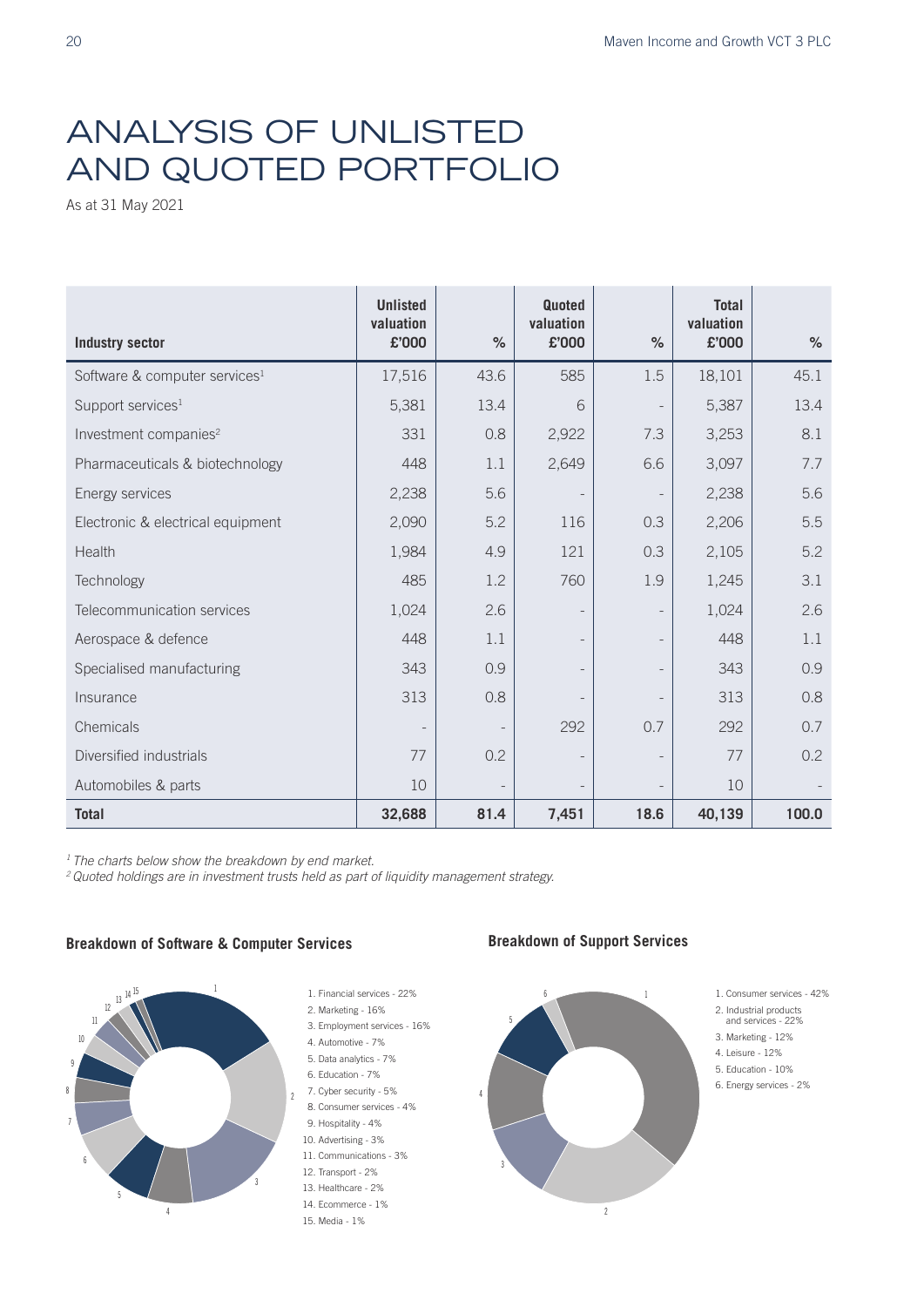# ANALYSIS OF UNLISTED AND QUOTED PORTFOLIO (CONTINUED)

As at 31 May 2021

| <b>Transaction type</b>                 | <b>Number</b> | <b>Valuation</b><br>£'000 | $\%$  |
|-----------------------------------------|---------------|---------------------------|-------|
| <b>Unlisted</b>                         |               |                           |       |
| Growth capital - post 2015 <sup>1</sup> | 43            | 23,893                    | 59.5  |
| Pre 2015 investments <sup>2</sup>       | 17            | 8,795                     | 21.9  |
| <b>Total unlisted</b>                   | 60            | 32,688                    | 81.4  |
|                                         |               |                           |       |
| Quoted                                  |               |                           |       |
| AIM/AQSE                                | 24            | 4,529                     | 11.3  |
| Listed <sup>3</sup>                     | 12            | 2,922                     | 7.3   |
| <b>Total quoted</b>                     | 36            | 7,451                     | 18.6  |
|                                         |               |                           |       |
| Total unlisted and quoted <sup>4</sup>  | 96            | 40,139                    | 100.0 |

<sup>1</sup> The Finance (No. 2) Act 2015 introduced new qualifying rules governing the types of investments VCTs can make.

<sup>2</sup> Includes all investments completed prior to the enactment of The Finance (No. 2) Act 2015.

<sup>3</sup> Holdings in investment trusts held as part of liquidity management strategy.

*4 Excludes cash balances.*

#### May 2021



#### **Valuation by Transaction Type - May 2021 Valuation by Transaction Type - May 2020** Valuation by Transaction Type iy 202

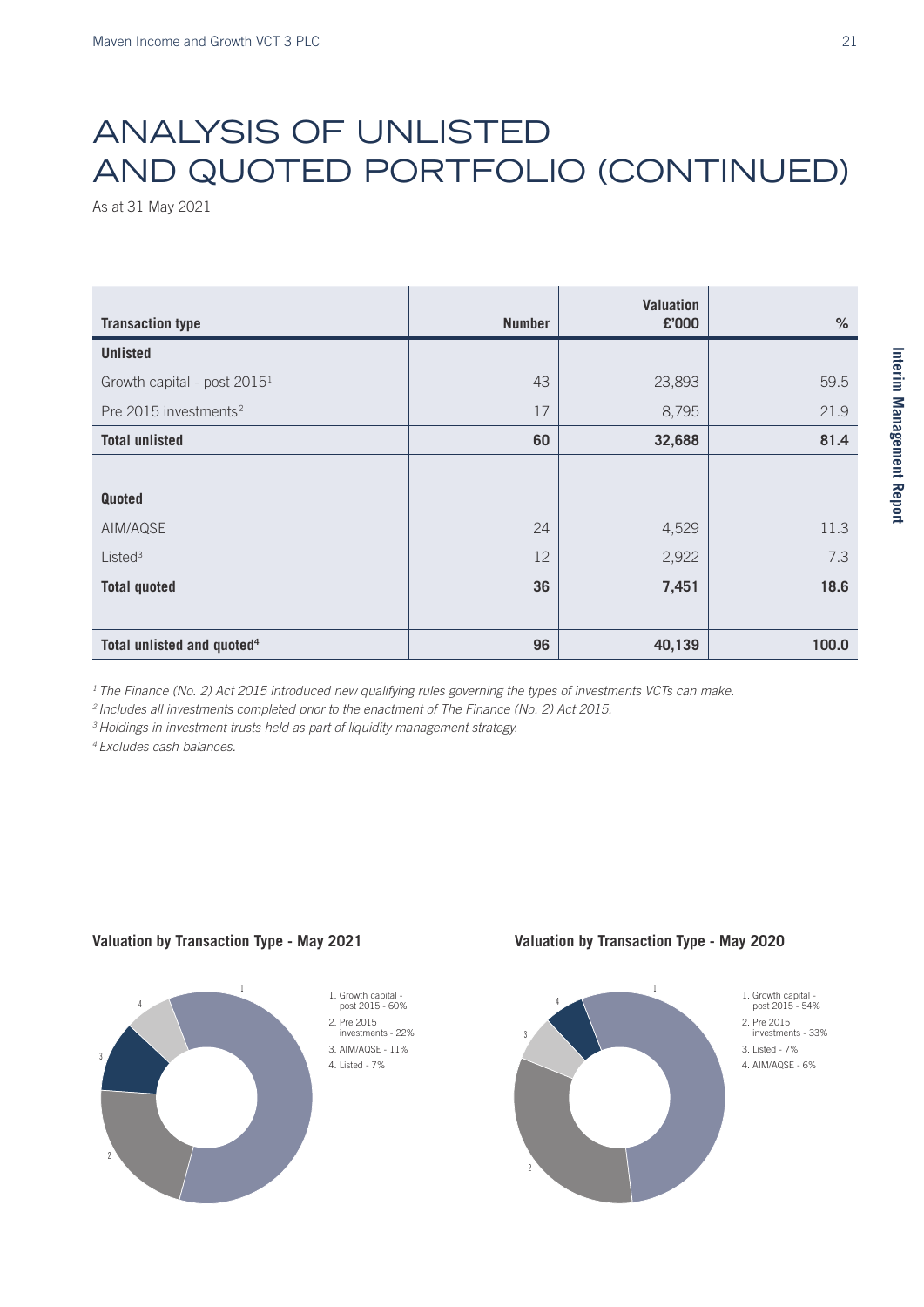### INCOME STATEMENT

For the six months ended 31 May 2021

|                                                   |                         | Six months ended to 31 May 2021 | (unaudited)           |                         | Six months ended to 31 May 2020 | (unaudited)              |                         | Year ended 30 November 2020 | (audited)      |
|---------------------------------------------------|-------------------------|---------------------------------|-----------------------|-------------------------|---------------------------------|--------------------------|-------------------------|-----------------------------|----------------|
|                                                   | <b>Revenue</b><br>£'000 | Capital<br>£'000                | <b>Total</b><br>£'000 | <b>Revenue</b><br>£'000 | Capital<br>£'000                | Total<br>£'000           | <b>Revenue</b><br>£'000 | Capital<br>£'000            | Total<br>£'000 |
| Gains / (losses) on investments                   |                         | 5,488                           | 5,488                 |                         | (2,463)                         | (2,463)                  |                         | 782                         | 782            |
| Income from investments                           | 302                     | $\overline{a}$                  | 302                   | 609                     |                                 | 609                      | 928                     | $\overline{\phantom{a}}$    | 928            |
| Other income                                      |                         |                                 |                       | 14                      |                                 | 14                       | 21                      |                             | 21             |
| Investment management fees                        | (263)                   | (1,054)                         | (1,317)               | (110)                   | (439)                           | (549)                    | (226)                   | (905)                       | (1, 131)       |
| Other expenses                                    | (138)                   |                                 | (138)                 | (143)                   | $\overline{a}$                  | (143)                    | (327)                   | $\overline{\phantom{a}}$    | (327)          |
| Net return on ordinary activities before taxation | (98)                    | 4,434                           | 4,336                 | 370                     | (2,902)                         | (2,532)                  | 396                     | (123)                       | 273            |
|                                                   |                         |                                 |                       |                         |                                 |                          |                         |                             |                |
| Tax on ordinary activities                        |                         |                                 |                       | (32)                    | 32                              | $\overline{\phantom{a}}$ | (63)                    | 63                          |                |
| <b>Return attributable to Equity Shareholders</b> | (98)                    | 4,434                           | 4,336                 | 338                     | (2,870)                         | (2,532)                  | 333                     | (60)                        | 273            |
|                                                   |                         |                                 |                       |                         |                                 |                          |                         |                             |                |
| Earnings per share (pence)                        | (0.13)                  | 5.58                            | 5.46                  | 0.45                    | (3.84)                          | (3.39)                   | 0.43                    | (0.08)                      | 0.35           |

All gains and losses are recognised in the Income Statement.

All items in the above statement are derived from continuing operations. The Company has only one class of business and one reportable segment, the results of which are set out in the Income Statement and Balance Sheet. The Company derives its income from investments made in shares, securities and bank deposits.

There are no potentially dilutive capital instruments in issue and, therefore, no diluted earnings per share figures are relevant. The basic and diluted earnings per share are, therefore, identical.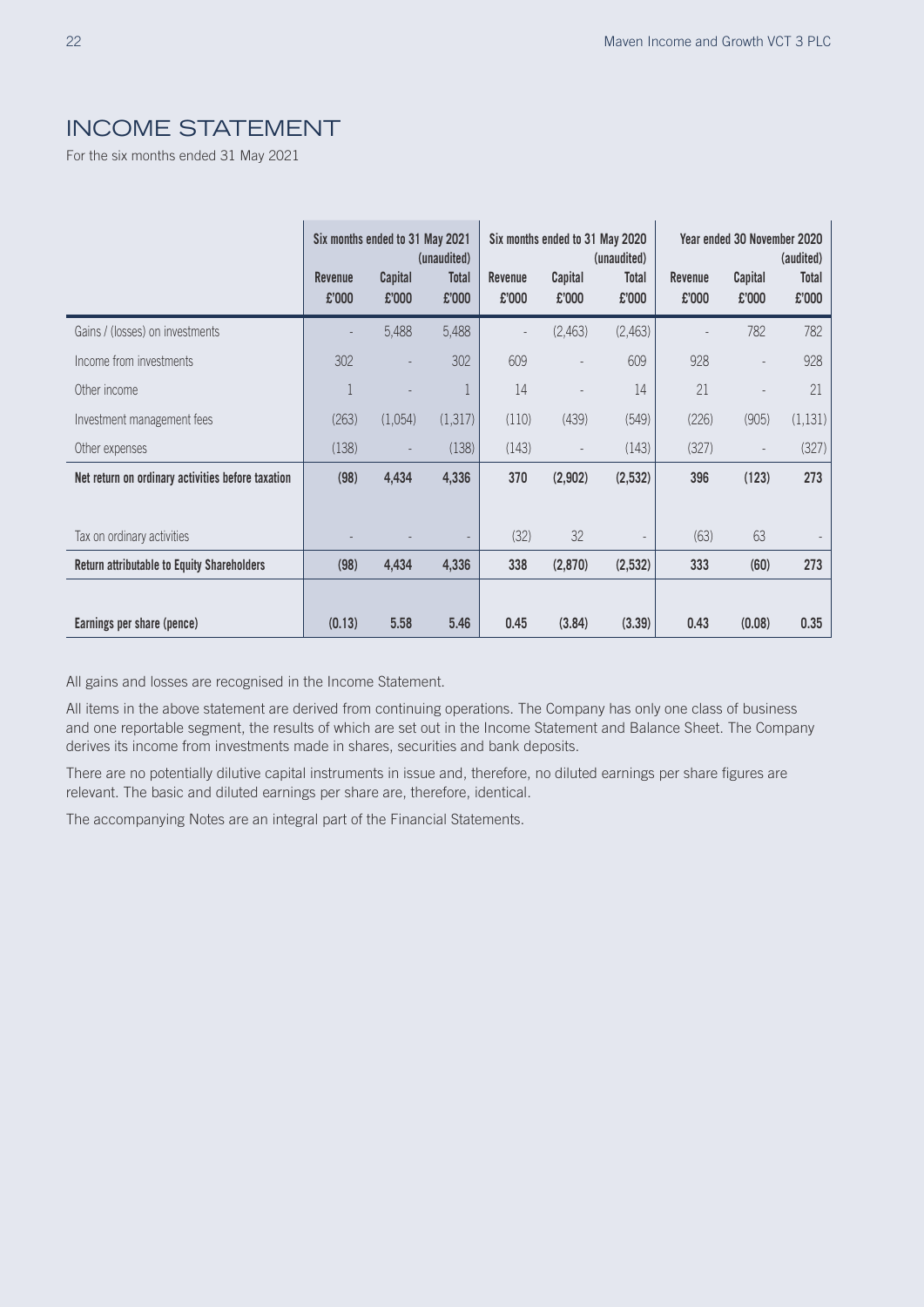### STATEMENT OF CHANGES IN EQUITY

Six months ended 31 May 2021

|                                             | Non-distributable reserves       |                                             |                                                  | Distributable reserves                    |                                         |                                                            |                                    |                       |
|---------------------------------------------|----------------------------------|---------------------------------------------|--------------------------------------------------|-------------------------------------------|-----------------------------------------|------------------------------------------------------------|------------------------------------|-----------------------|
| Six months ended 31 May 2021<br>(unaudited) | <b>Share</b><br>capital<br>£'000 | <b>Share</b><br>premium<br>account<br>£'000 | <b>Capital</b><br>redemption<br>reserve<br>£'000 | Capital<br>reserve<br>unrealised<br>£'000 | Capital<br>reserve<br>realised<br>£'000 | <b>Special</b><br>distributable<br><b>reserve</b><br>£'000 | Revenue<br><b>reserve</b><br>£'000 | <b>Total</b><br>£'000 |
| At 30 November 2020                         | 7,965                            | 6,285                                       | 153                                              | (722)                                     | 18                                      | 30,332                                                     | 788                                | 44,819                |
| Net return                                  |                                  |                                             | $\overline{\phantom{a}}$                         | 6,536                                     | (1.048)                                 | (1.054)                                                    | (98)                               | 4,336                 |
| Dividends paid                              |                                  |                                             |                                                  |                                           |                                         | (794)                                                      | $\qquad \qquad -$                  | (794)                 |
| Repurchase and cancellation of shares       | (55)                             |                                             | 55                                               |                                           |                                         | (294)                                                      |                                    | (294)                 |
| Net proceeds of DIS issue                   | 15                               | 74                                          |                                                  | $\qquad \qquad -$                         |                                         |                                                            |                                    | 89                    |
| At 31 May 2021                              | 7.925                            | 6,359                                       | 208                                              | 5,814                                     | (1,030)                                 | 28,190                                                     | 690                                | 48.156                |

| Six months ended 31 May 2020<br>(unaudited) | <b>Share</b><br>capital<br>£'000 | <b>Share</b><br>premium<br>account<br>£'000 | Non-distributable reserves<br><b>Capital</b><br>redemption<br>reserve<br>£'000 | Capital<br>reserve<br>unrealised<br>£'000 | Capital<br><b>reserve</b><br>realised<br>£'000 | Distributable reserves<br><b>Special</b><br>distributable<br>reserve<br>£'000 | <b>Revenue</b><br>reserve<br>£'000 | <b>Total</b><br>£'000 |
|---------------------------------------------|----------------------------------|---------------------------------------------|--------------------------------------------------------------------------------|-------------------------------------------|------------------------------------------------|-------------------------------------------------------------------------------|------------------------------------|-----------------------|
| At 30 November 2019                         | 6,798                            | ٠                                           | 35                                                                             | (1,486)                                   | $\blacksquare$                                 | 34,144                                                                        | 1,247                              | 40,738                |
| Net return                                  |                                  |                                             |                                                                                | (2,728)                                   | (142)                                          |                                                                               | 338                                | (2,532)               |
| Dividends paid                              |                                  |                                             |                                                                                |                                           |                                                | (1, 182)                                                                      | (394)                              | (1,576)               |
| Repurchase and cancellation of shares       | (71)                             |                                             | 71                                                                             |                                           |                                                | (364)                                                                         | $\overline{\phantom{a}}$           | (364)                 |
| Net proceeds of share issue                 | 1,107                            | 5,513                                       |                                                                                |                                           |                                                |                                                                               | $\overline{\phantom{a}}$           | 6,620                 |
| At 31 May 2020                              | 7.834                            | 5,513                                       | 106                                                                            | (4,214)                                   | (142)                                          | 32,598                                                                        | 1,191                              | 42,886                |

|                                          | Non-distributable reserves       |                                             |                                           | Distributable reserves                           |                                                |                                                     |                             |                       |
|------------------------------------------|----------------------------------|---------------------------------------------|-------------------------------------------|--------------------------------------------------|------------------------------------------------|-----------------------------------------------------|-----------------------------|-----------------------|
| Year ended 30 November 2020<br>(audited) | <b>Share</b><br>capital<br>£'000 | <b>Share</b><br>premium<br>account<br>£'000 | Capital<br>redemption<br>reserve<br>£'000 | Capital<br><b>reserve</b><br>unrealised<br>£'000 | Capital<br><b>reserve</b><br>realised<br>£'000 | <b>Special</b><br>distributable<br>reserve<br>£'000 | Revenue<br>reserve<br>£'000 | <b>Total</b><br>£'000 |
| At 30 November 2019                      | 6,798                            |                                             | 35                                        | (1,486)                                          |                                                | 34,144                                              | 1,247                       | 40,738                |
| Net return                               |                                  |                                             |                                           | 764                                              | 18                                             | (842)                                               | 333                         | 273                   |
| Share premium cancellation costs         |                                  | (11)                                        |                                           |                                                  |                                                |                                                     |                             | (11)                  |
| Dividends paid                           |                                  |                                             |                                           | $\overline{\phantom{a}}$                         |                                                | (2,377)                                             | (792)                       | (3,169)               |
| Repurchase and cancellation of shares    | (118)                            |                                             | 118                                       |                                                  |                                                | (593)                                               |                             | (593)                 |
| Net proceeds of share issue              | 1,251                            | 6,155                                       |                                           | $\overline{\phantom{0}}$                         |                                                |                                                     | $\overline{\phantom{0}}$    | 7,406                 |
| Net proceeds of DIS issue                | 34                               | 141                                         |                                           | $\overline{\phantom{a}}$                         |                                                |                                                     |                             | 175                   |
| At 30 November 2020                      | 7,965                            | 6,285                                       | 153                                       | (722)                                            | 18                                             | 30,332                                              | 788                         | 44,819                |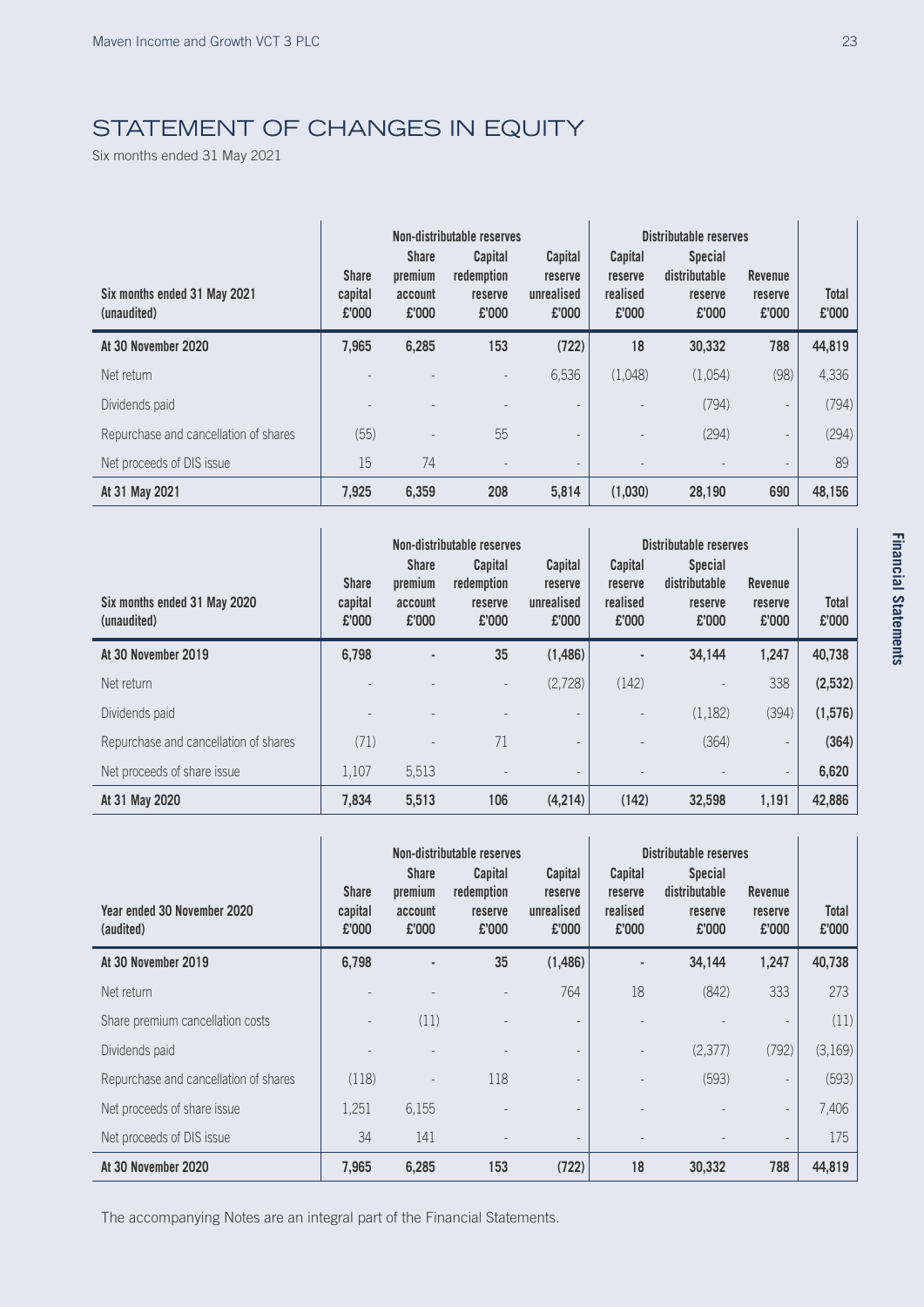### BALANCE SHEET

As at 31 May 2021

|                                                  | 31 May 2021<br>(unaudited)<br>£'000 | 31 May 2020<br>(unaudited)<br>£'000 | <b>30 November 2020</b><br>(audited)<br>£'000 |
|--------------------------------------------------|-------------------------------------|-------------------------------------|-----------------------------------------------|
| <b>Fixed assets</b>                              |                                     |                                     |                                               |
| Investments at fair value through profit or loss | 40,139                              | 29,115                              | 34,229                                        |
|                                                  |                                     |                                     |                                               |
| <b>Current assets</b>                            |                                     |                                     |                                               |
| <b>Debtors</b>                                   | 392                                 | 388                                 | 320                                           |
| Cash                                             | 8,397                               | 13,411                              | 10,478                                        |
|                                                  | 8,789                               | 13,799                              | 10,798                                        |
|                                                  |                                     |                                     |                                               |
| <b>Creditors</b>                                 |                                     |                                     |                                               |
| Amounts falling due within one year              | (772)                               | (28)                                | (208)                                         |
| <b>Net current assets</b>                        | 8,017                               | 13,771                              | 10,590                                        |
| <b>Net assets</b>                                | 48,156                              | 42,886                              | 44,819                                        |
|                                                  |                                     |                                     |                                               |
|                                                  |                                     |                                     |                                               |
| <b>Capital and reserves</b>                      |                                     |                                     |                                               |
| Called up share capital                          | 7,925                               | 7,834                               | 7,965                                         |
| Share premium account                            | 6,359                               | 5,513                               | 6,285                                         |
| Capital redemption reserve                       | 208                                 | 106                                 | 153                                           |
| Capital reserve - unrealised                     | 5,814                               | (4,214)                             | (722)                                         |
| Capital reserve - realised                       | (1,030)                             | (14, 182)                           | 18                                            |
| Special distributable reserve                    | 28,190                              | 46,638                              | 30,332                                        |
| Revenue reserve                                  | 690                                 | 1,191                               | 788                                           |
| Net assets attributable to Ordinary Shareholders | 48,156                              | 42,886                              | 44,819                                        |
| Net asset value per Ordinary Share (pence)       | 60.76                               | 54.74                               | 56.27                                         |

The Financial Statements of Maven Income and Growth VCT 3 PLC, registered number 04283350, were approved by the Board and were signed on its behalf by:

**Atul Devani Director 13 August 2021**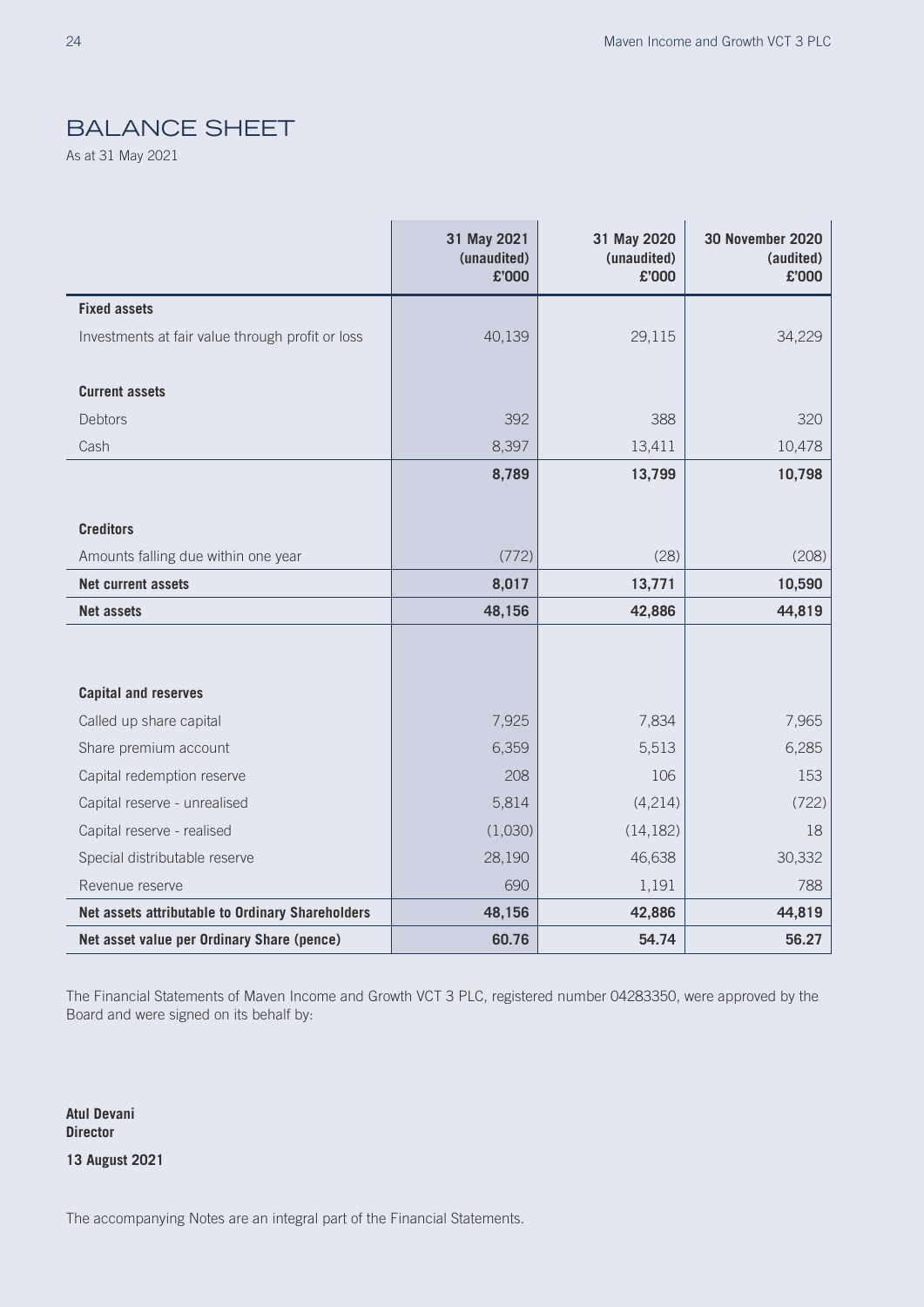### CASH FLOW STATEMENT

For the six months ended 31 May 2021

|                                             | <b>Six months ended</b><br>31 May 2021<br>(unaudited)<br>£'000 | <b>Six months ended</b><br>31 May 2020<br>(unaudited)<br>£'000 | <b>Year ended</b><br><b>30 November 2020</b><br>(audited)<br>£'000 |
|---------------------------------------------|----------------------------------------------------------------|----------------------------------------------------------------|--------------------------------------------------------------------|
| Net cash flows from operating activities    | (458)                                                          | (107)                                                          | (457)                                                              |
| <b>Cash flows from investing activities</b> |                                                                |                                                                |                                                                    |
| Purchase of investments                     | (1,800)                                                        | (6, 103)                                                       | (10, 351)                                                          |
| Sale of investments                         | 1,176                                                          | 1,119                                                          | 3,656                                                              |
| Net cash flows from investing activities    | (624)                                                          | (4, 984)                                                       | (6,695)                                                            |
|                                             |                                                                |                                                                |                                                                    |
| <b>Cash flows from financing activities</b> |                                                                |                                                                |                                                                    |
| Equity dividends paid                       | (794)                                                          | (1, 576)                                                       | (3,169)                                                            |
| <b>Issue of Ordinary Shares</b>             | 89                                                             | 6,620                                                          | 7,581                                                              |
| Share premium cancellation costs            |                                                                |                                                                | (11)                                                               |
| Repurchase of Ordinary Shares               | (294)                                                          | (364)                                                          | (593)                                                              |
| Net cash flows from financing activities    | (999)                                                          | 4,680                                                          | 3,808                                                              |
|                                             |                                                                |                                                                |                                                                    |
| Net decrease in cash                        | (2,081)                                                        | (411)                                                          | (3, 344)                                                           |
|                                             |                                                                |                                                                |                                                                    |
| Cash at beginning of period                 | 10,478                                                         | 13,822                                                         | 13,822                                                             |
| Cash at end of period                       | 8,397                                                          | 13,411                                                         | 10,478                                                             |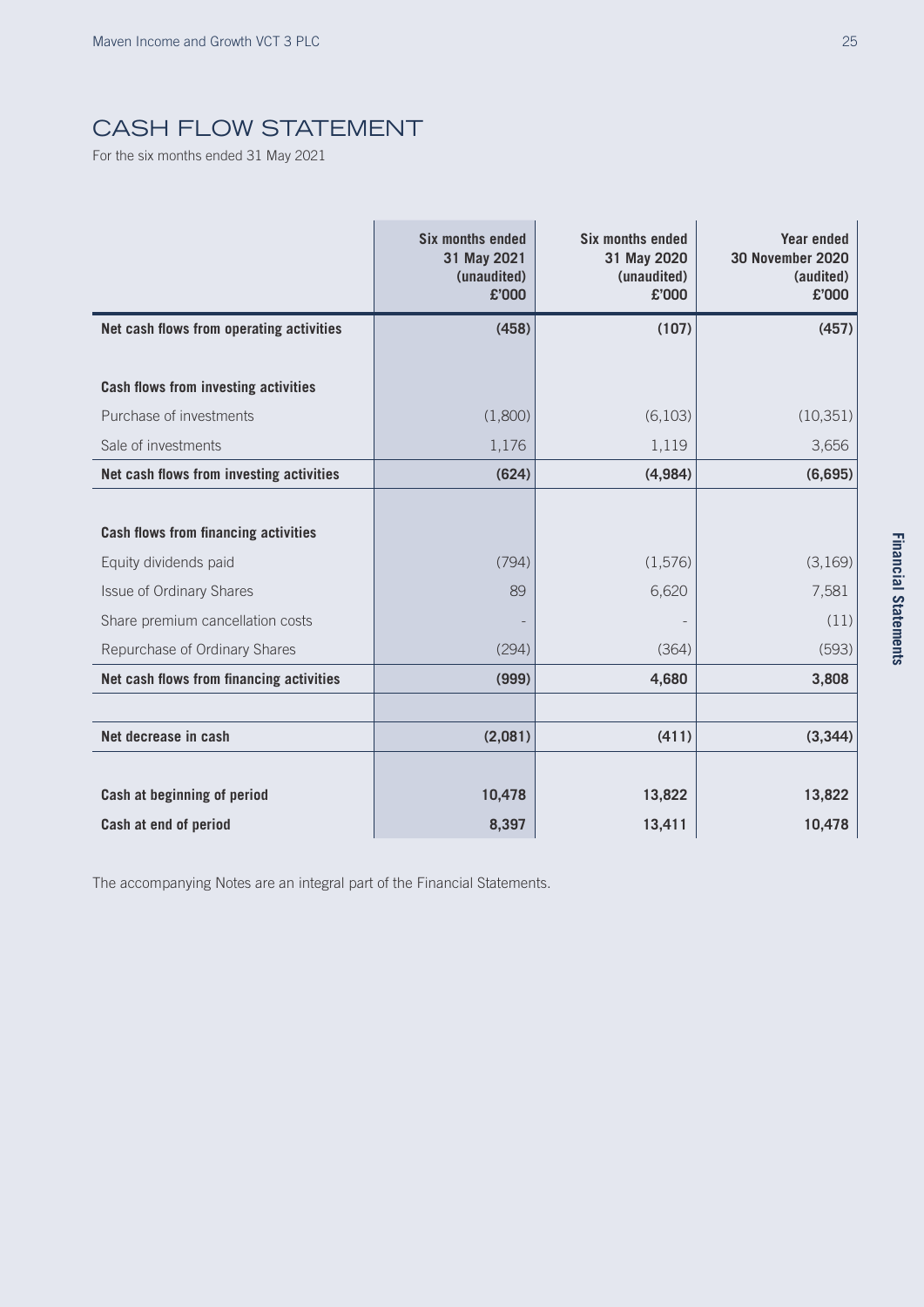### NOTES TO THE FINANCIAL STATEMENTS

#### **1. Accounting policies**

The financial information for the six months ended 31 May 2021 and the six months ended 31 May 2020 comprises non-statutory accounts within the meaning of S435 of the Companies Act 2006. The financial information contained in this report has been prepared on the basis of the accounting policies set out in the Annual Report and Financial Statements for the year ended 30 November 2020, which have been filed at Companies House and contained an Auditor's report that was not qualified and did not contain a statement under S498(2) or S498(3) of the Companies Act 2006.

#### **2. Reserves**

#### **Share premium account**

The share premium account represents the premium above nominal value received by the Company on issuing shares net of issue costs. This reserve is non-distributable.

#### **Capital redemption reserve**

The nominal value of shares repurchased and cancelled is represented in the capital redemption reserve. This reserve is non-distributable.

#### **Capital reserve - unrealised**

Increases and decreases in the fair value of investments are recognised in the Income Statement and are then transferred to the capital reserve unrealised account. This reserve is non-distributable.

#### **Capital reserve - realised**

Gains or losses on investments realised in the year that have been recognised in the Income Statement are transferred to the capital reserve realised account on disposal. Furthermore, any prior unrealised gains or losses on such investments are transferred from the capital reserve unrealised account to the capital reserve realised account on disposal. This reserve is distributable.

#### **Special distributable reserve**

The total cost to the Company of the repurchase and cancellation of shares is represented in the special distributable reserve account. The special distributable reserve also represents capital dividends, capital investment management fees and the tax effect of capital items. This reserve is distributable.

#### **Revenue reserve**

The revenue reserve represents accumulated profits retained by the Company that have not been distributed to Shareholders as a dividend. This reserve is distributable.

| 3. Return per Ordinary Share                                    | Six months ended<br>31 May 2021 |
|-----------------------------------------------------------------|---------------------------------|
| The returns per share have been based on the following figures: |                                 |
| Weighted average number of Ordinary Shares                      | 79,448,756                      |
|                                                                 |                                 |
| Revenue return                                                  | (E98,000)                       |
| Capital return                                                  | £4,434,000                      |
| <b>Total return</b>                                             | £4,336,000                      |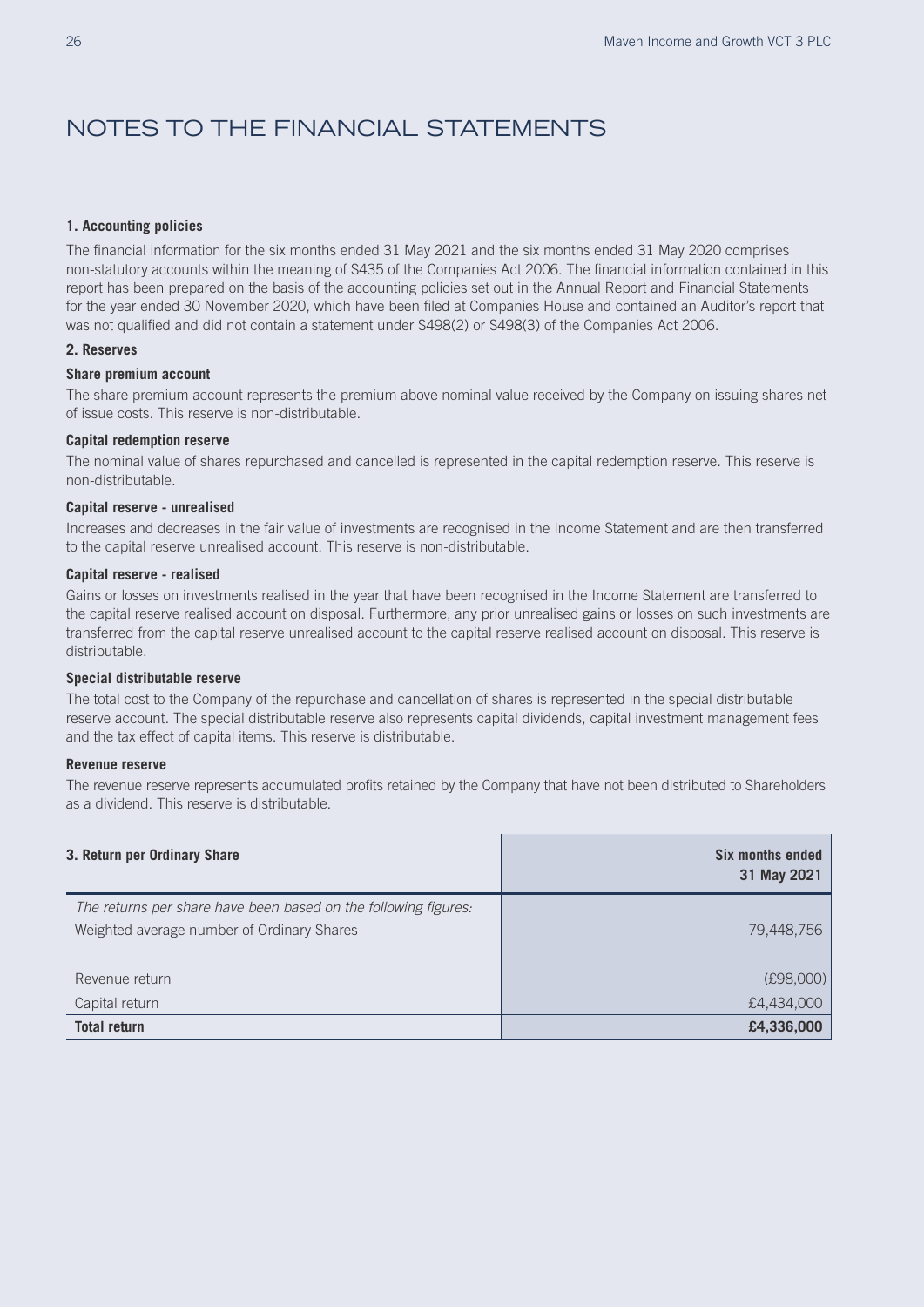# DIRECTORS' RESPONSIBILITY **STATEMENT**

Each Director believes that, to the best of their knowledge:

- the Financial Statements for the six months ended 31 May 2021 have been prepared in accordance with FRS 102, the Financial Reporting Standard applicable in the UK and the Republic of Ireland;
- the Interim Management Report includes a fair review of the information required by DTR 4.2.7R in relation to the indication of important events during the first six months, and of the principal and emerging risks and uncertainties facing the Company during the second six months, of the year ending 30 November 2021; and
- the Interim Management Report includes adequate disclosure of the information required by DTR 4.2.8R in relation to material related party transactions and any changes therein.

**On behalf of the Board Maven Capital Partners UK LLP Secretary**

**13 August 2021**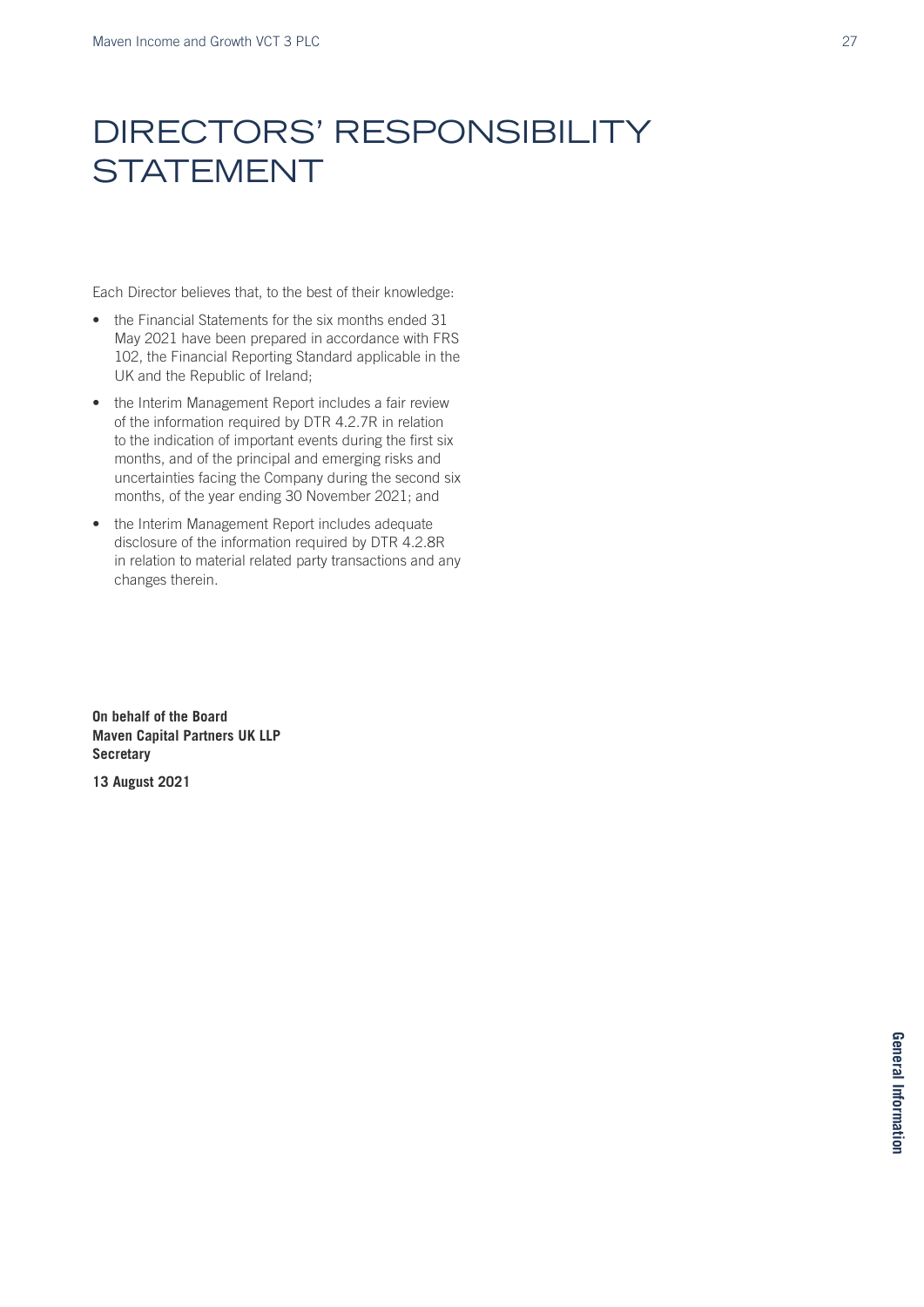## **GLOSSARY**

| <b>Alternative Performance</b><br><b>Measures (APMs)</b>                                          | Measures of performance that are in addition to the earnings reported in the Financial<br>Statements. The APMs used by the Company are marked * in this Glossary. The table<br>in the Financial Highlights section on page 4 shows the movement in net asset value<br>and NAV total return per Ordinary Share over the past three financial periods and shows<br>the dividends declared in respect of each of the past three financial periods and on a<br>cumulative basis since inception. |
|---------------------------------------------------------------------------------------------------|----------------------------------------------------------------------------------------------------------------------------------------------------------------------------------------------------------------------------------------------------------------------------------------------------------------------------------------------------------------------------------------------------------------------------------------------------------------------------------------------|
| Annual yield*                                                                                     | The total dividends paid for the financial year expressed as a percentage of the share<br>price at the year end date.                                                                                                                                                                                                                                                                                                                                                                        |
| Cumulative dividends paid*                                                                        | The total amount of both capital and income distributions paid since the launch of the<br>Company.                                                                                                                                                                                                                                                                                                                                                                                           |
| Discount/premium to NAV*                                                                          | A discount is the percentage by which the mid-market price of an Ordinary Share is<br>lower than the net asset value per Ordinary Share. A premium is the percentage by<br>which the mid-market price exceeds the net asset value per Ordinary Share.                                                                                                                                                                                                                                        |
| <b>Distributable reserves</b>                                                                     | Comprises capital reserve (realised), revenue reserve and special distributable reserve.                                                                                                                                                                                                                                                                                                                                                                                                     |
| <b>Dividend per Ordinary Share</b>                                                                | The total of all dividends per Ordinary Share paid by the Company in respect of the year.                                                                                                                                                                                                                                                                                                                                                                                                    |
| <b>Earnings per Ordinary Share</b><br>(EPS)                                                       | The net income after tax of the Company divided by the weighted average number of<br>shares in issue during the year. In a venture capital trust this comprises revenue EPS<br>and capital EPS.                                                                                                                                                                                                                                                                                              |
| <b>Ex-dividend date</b><br>(XD date)                                                              | The date set by the London Stock Exchange, normally being the date preceding the<br>record date.                                                                                                                                                                                                                                                                                                                                                                                             |
| <b>Index or indices</b>                                                                           | A market index calculates the average performance of its constituents, normally on a<br>weighted basis. It provides a means of assessing the overall state of the economy and<br>provides a comparison against which the performance of individual investments can be<br>assessed.                                                                                                                                                                                                           |
| <b>Investment income</b>                                                                          | Income from investments as reported in the Income Statement.                                                                                                                                                                                                                                                                                                                                                                                                                                 |
| <b>NAV per Ordinary Share</b>                                                                     | Net assets divided by the number of Ordinary Shares in issue.                                                                                                                                                                                                                                                                                                                                                                                                                                |
| NAV total return per<br><b>Ordinary Share*</b>                                                    | Net assets divided by the number of Ordinary Shares in issue, plus cumulative<br>dividends paid per Ordinary Share to date.                                                                                                                                                                                                                                                                                                                                                                  |
| Net assets attributable to<br><b>Ordinary Shareholders or</b><br><b>Shareholders' funds (NAV)</b> | Total assets less current and long term liabilities.                                                                                                                                                                                                                                                                                                                                                                                                                                         |
| <b>Operational expenses</b>                                                                       | The total of investment management fees and other expenses as reported in the<br>Income Statement.                                                                                                                                                                                                                                                                                                                                                                                           |
| <b>Realised gains/losses</b>                                                                      | The profit/loss on the sale of investments during the year.                                                                                                                                                                                                                                                                                                                                                                                                                                  |
| <b>Record date</b>                                                                                | The date on which an investor needs to be holding a share in order to qualify for a<br>forthcoming dividend.                                                                                                                                                                                                                                                                                                                                                                                 |
| Revenue reserves                                                                                  | The total of undistributed revenue earnings from prior years. This is available for<br>distribution to Shareholders by way of dividend payments.                                                                                                                                                                                                                                                                                                                                             |
| <b>Total return</b>                                                                               | The theoretical return including reinvesting each dividend in additional shares in the<br>Company at the closing mid-market price on the day that the shares go ex-dividend.<br>The NAV total return involves investing the same net dividend at the NAV of the<br>Company on the ex-dividend date.                                                                                                                                                                                          |
| <b>Unrealised gains/losses</b>                                                                    | The profit/loss on the revaluation of the investment portfolio at the end of the year.                                                                                                                                                                                                                                                                                                                                                                                                       |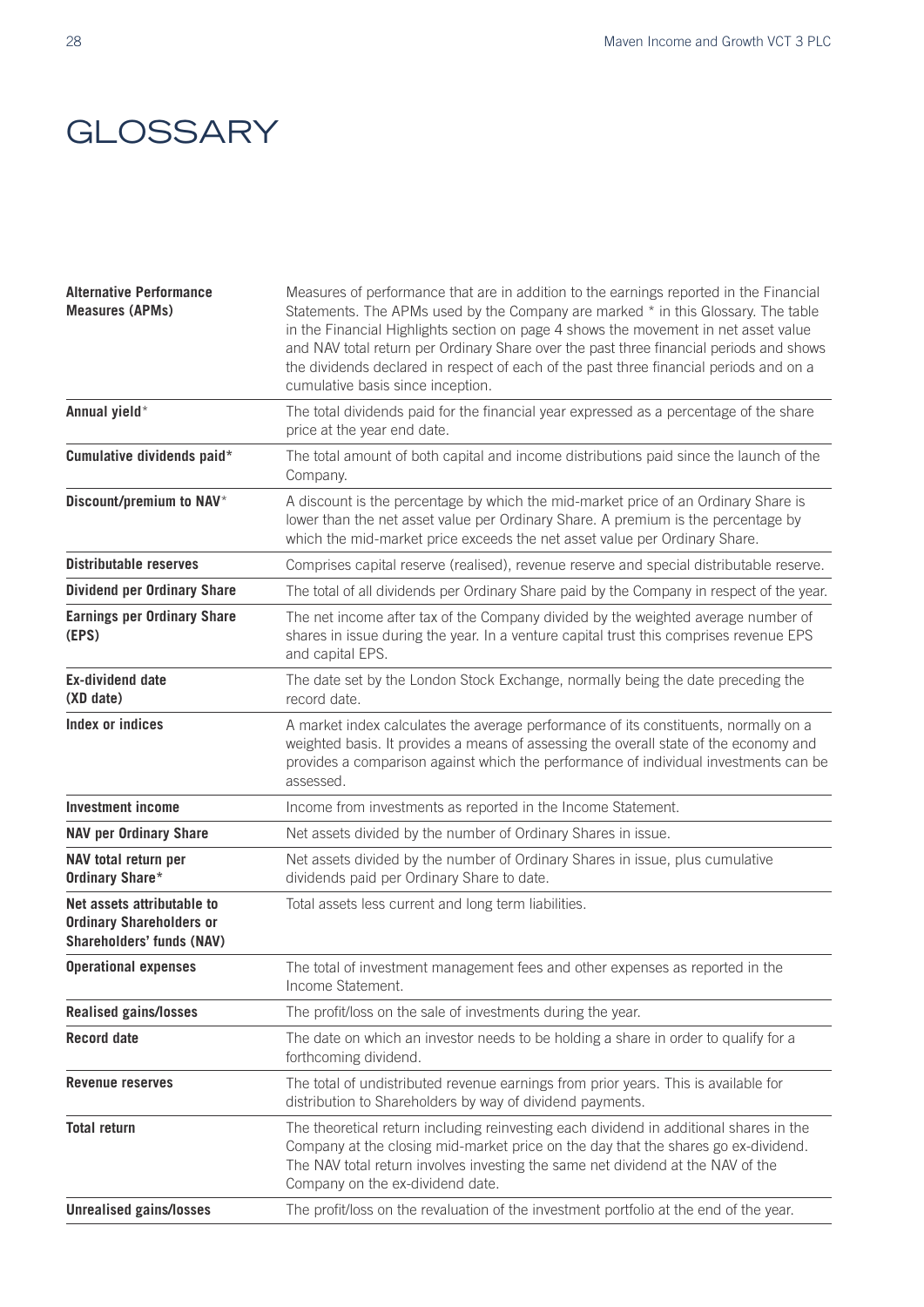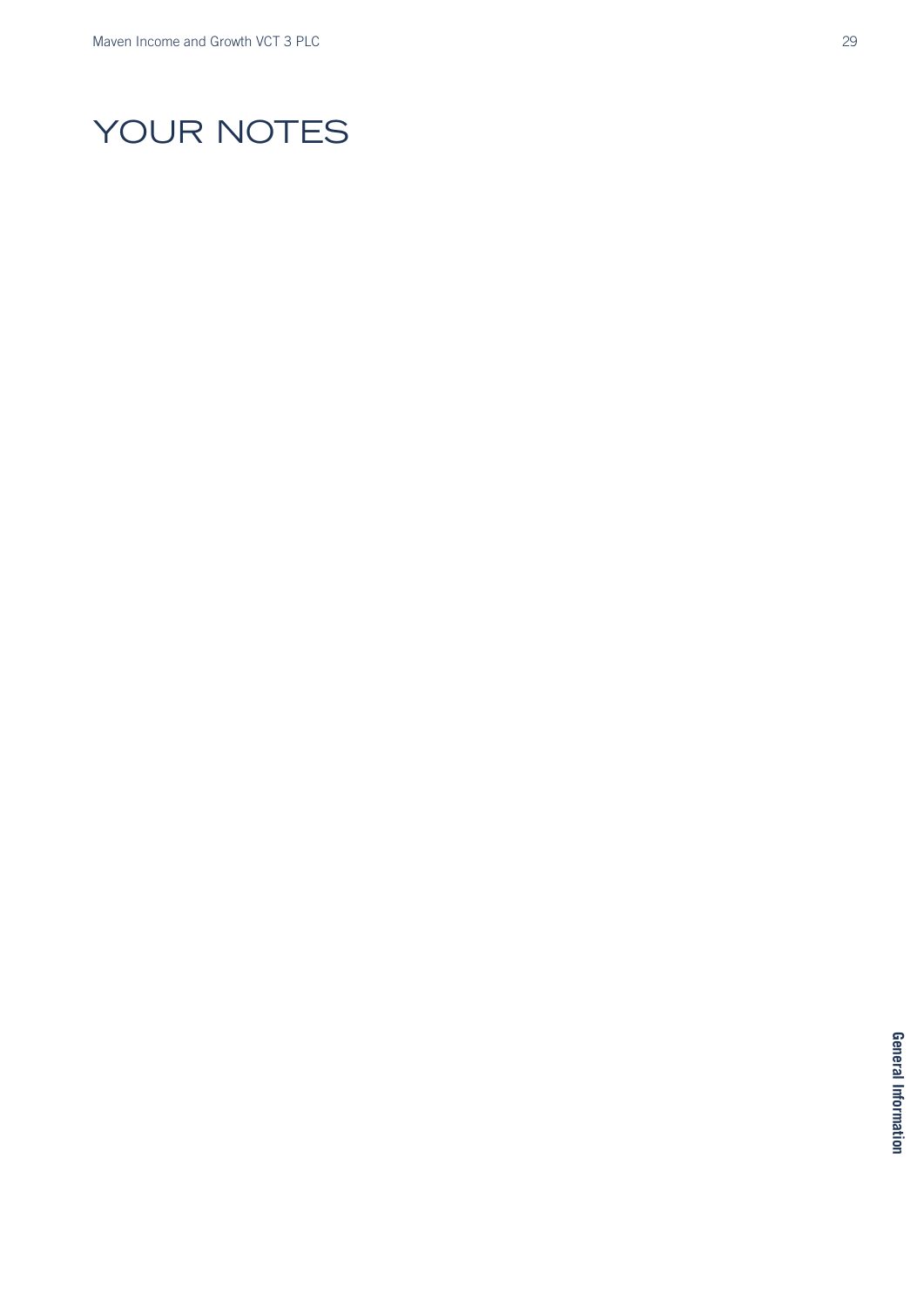# YOUR NOTES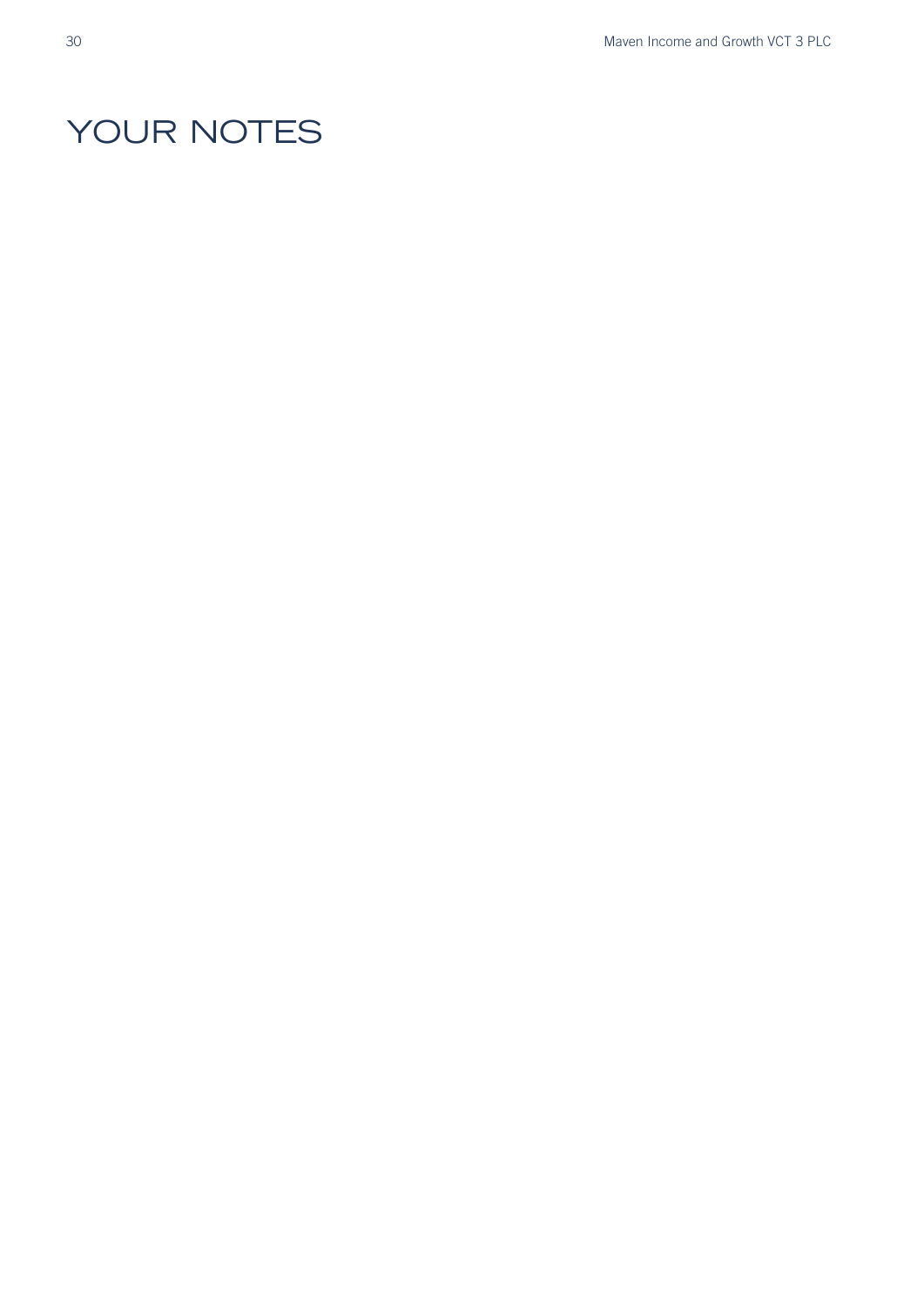# CONTACT INFORMATION

| <b>Directors</b>                                                       | Atul Devani (Chairman)<br>David Allan<br><b>Bill Nixon</b><br>Keith Pickering                                                                                                                                                                                                                                                                                                                            |
|------------------------------------------------------------------------|----------------------------------------------------------------------------------------------------------------------------------------------------------------------------------------------------------------------------------------------------------------------------------------------------------------------------------------------------------------------------------------------------------|
| <b>Manager and Secretary and</b><br><b>Principal Place of Business</b> | Maven Capital Partners UK LLP<br>Kintyre House<br>205 West George Street<br>Glasgow G2 2LW<br>Telephone: 0141 306 7400<br>E-mail: enquiries@mavencp.com                                                                                                                                                                                                                                                  |
| <b>Registered Office</b>                                               | <b>Fifth Floor</b><br>1-2 Royal Exchange Buildings<br>London EC3V 3LF                                                                                                                                                                                                                                                                                                                                    |
| <b>Registered in England and Wales</b>                                 | Company Registration Number: 04283350<br>Legal Entity Identifier: 213800WT2ILF5PBCB432<br>TIDM: MIG3<br>ISIN: GBOO31153769                                                                                                                                                                                                                                                                               |
| <b>Website</b>                                                         | www.mavencp.com/migvct3                                                                                                                                                                                                                                                                                                                                                                                  |
| <b>Registrars</b>                                                      | Link Group<br>10th Floor<br><b>Central Square</b><br>29 Wellington Street<br>Leeds LS1 4DL                                                                                                                                                                                                                                                                                                               |
|                                                                        | Website: www.linkgroup.eu                                                                                                                                                                                                                                                                                                                                                                                |
|                                                                        | Shareholder Portal: www.signalshares.com                                                                                                                                                                                                                                                                                                                                                                 |
|                                                                        | Shareholder Helpline: 0333 300 1566<br>(Lines are open 9.00am until 5.30pm, Monday to Friday excluding public holidays<br>in England and Wales. Calls are charged at the standard rates used for 01 and<br>02 UK geographic numbers and will vary by provider. Calls from outside the<br>United Kingdom should be made to +44 371 664 0300 and will be charged at the<br>applicable international rate.) |
| <b>Auditor</b>                                                         | Deloitte LLP                                                                                                                                                                                                                                                                                                                                                                                             |
| <b>Bankers</b>                                                         | JPMorgan Chase Bank                                                                                                                                                                                                                                                                                                                                                                                      |
| <b>Stockbrokers</b>                                                    | Shore Capital Stockbrokers Limited<br>Telephone: 020 7647 8132                                                                                                                                                                                                                                                                                                                                           |
| <b>VCT Adviser</b>                                                     | Philip Hare & Associates LLP                                                                                                                                                                                                                                                                                                                                                                             |